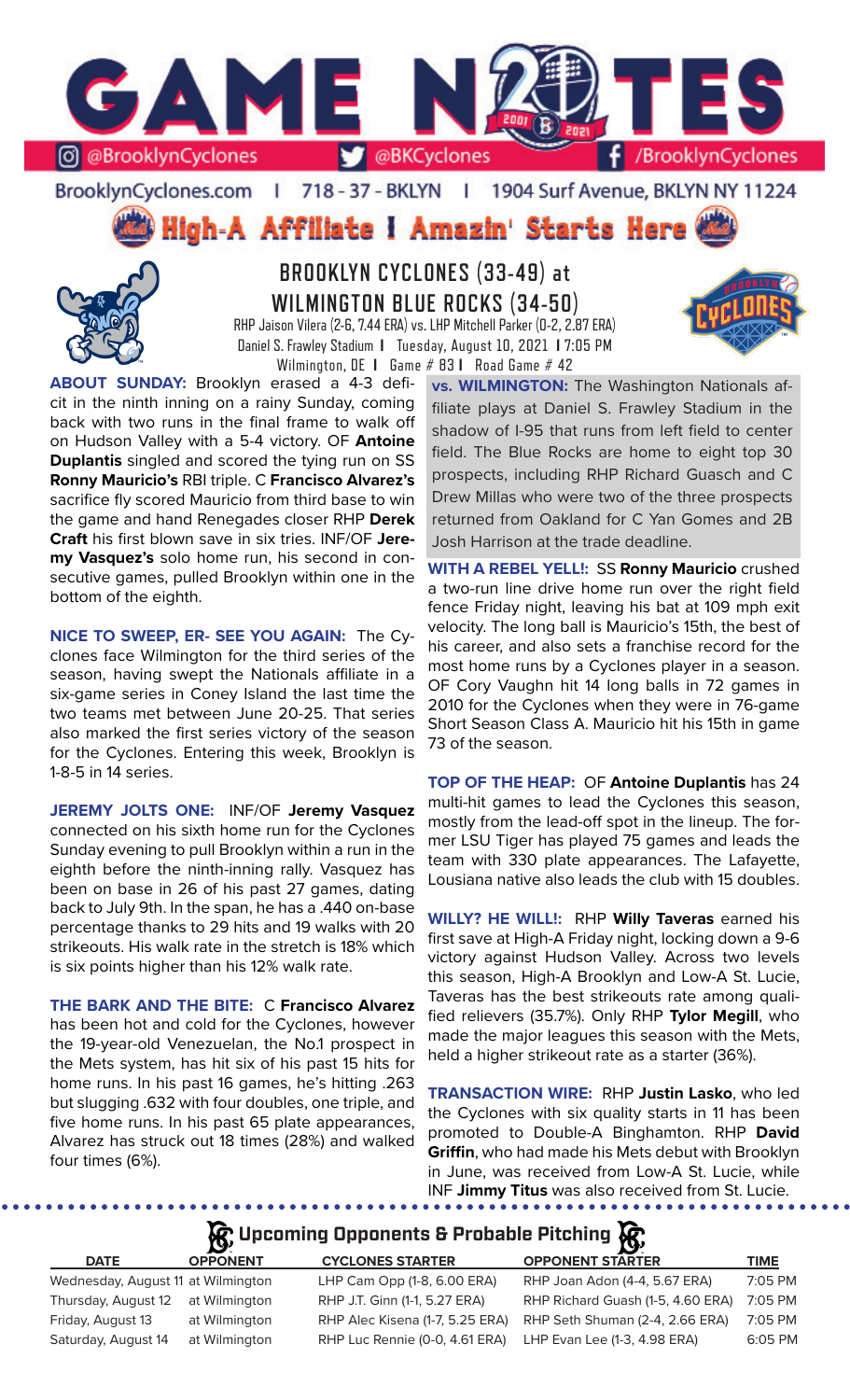| <b>AUGUST 10 AT WILMINGTON</b> |                              | <b>STARTING PITCHER</b>                                       | <b>PAGE 2</b> |
|--------------------------------|------------------------------|---------------------------------------------------------------|---------------|
| $\mathbf{G}$                   | # 39                         | IJAISON VILERA                                                | <b>RHP</b>    |
|                                | Height: 6-0                  | Weight: 188                                                   |               |
|                                | <b>Bats: Right</b>           | <b>Throws: Right</b>                                          |               |
|                                | Date of Birth: June 19, 1997 | Age: 24                                                       |               |
|                                | Hometown: Caracas, Venezuela |                                                               |               |
|                                |                              | How Obtained: Signed as an international free agent, 11/10/15 |               |
|                                |                              |                                                               |               |

**LAST TIME OUT:** Vilera yielded two runs (one earned) on six hits with six strikeouts and one walk.

**VS WILMINGTON:** The 24 year old has made two prior 7 starts against the Nationals affiliate, allowing two runs in five  $\frac{1}{2}$ innings in Delaware on June 16 before surrendering four  $\frac{6}{6}$ runs in five innings in Coney Island on July 20.

**STARTS WITH HOME RUN:** Vilera has a 10.25 ERA (41 <sup>5</sup> earned runs in 36 innings) in games where he gives up a  $\frac{5}{5}$ home run.

**STARTS WITHOUT HOME RUN:** Vilera has a 3.51 ERA (10 earned runs in 25.2 innings) in games where he does not give up a home run.

**HOME RUN HAPPY:** Vilera has surrendered 18 home runs this season which a career-high 18 home runs in just 56 innings. In fact, prior to this season, Vilera had allowed 12 home runs over the first four years of his career (2016-2019).

**WELCOME BACK:** Vilera puts on a Cyclones uniform for the third season as a pro. The right hander spent 2018 and parts of 2019 with the Cyclones. With Brooklyn in 2018, he was named a Baseball America Short-Season All-Star and a New York-Penn League Mid-Season All-Star.

**FREQUENT FLYER:** Pitched for four different Mets affiliates in 2019...Started the year with Columbia (A) and made four outings...Threw a long relief outing for St. Lucie (A+) piggybacking behind Ervin Santana before joining Brooklyn in June...Made a spot start for Binghamton (AA) on June 26, 2019.

**NYPL STUD:** Turned in an immaculate 2018 campaign with the Cyclones, earning an NYPL All-Star and *Baseball America* Short-Season All-Star nods with a league-leading 1.83 earned run average...Fanned 78 in 73.2 innings, allowing three earned runs or fewer in 12 of 13 starts.

**CARACAS KID:** Hails from the capital and largest city in Venezuela...A city of more than 1.9 million people.

| 2021 GAME-BY-GAME |                             |            |     |                             |                   |                |                                         |                |                             |            |
|-------------------|-----------------------------|------------|-----|-----------------------------|-------------------|----------------|-----------------------------------------|----------------|-----------------------------|------------|
|                   |                             |            |     | <b>Brooklyn Cyclones</b>    |                   |                |                                         |                |                             |            |
| <b>DATE</b>       | <b>OPP</b>                  | <b>DEC</b> | IP  | н                           | R                 | ER             | <b>BB</b>                               | κ              | <b>HR</b>                   | <b>AVG</b> |
| 8/3               | <b>HV</b>                   | L          | 5.2 | 6                           | $\overline{2}$    | 1              | 1                                       | 6              | $\Omega$                    | .305       |
| 7/27              | @JS                         |            | 4.2 | $\overline{7}$              | 5                 | 5              | $\Omega$                                | 3              | 1                           | .311       |
| 7/20              | <b>WIL</b>                  | W          | 5.0 | 6                           | 4                 | 4              | $\overline{2}$                          | 3              | $\Omega$                    | .307       |
| 7/13              | <b>JS</b>                   |            | 5.0 | 3                           | O                 | O              | 1                                       | 3              | $\Omega$                    | .305       |
| 7/6               | @HV                         |            | 4.0 | 8                           | 5                 | 5              | 1                                       | $\overline{2}$ | 3                           | .317       |
| 6/30              | @ ABD                       | W          | 5.0 | 5                           | 3                 | 3              | 1                                       | 1              | $\Omega$                    | .303       |
| 6/22              | <b>JS</b>                   | L          | 2.2 | $\overline{7}$              | 7                 | 7              | 3                                       | 2              | $\overline{2}$              | .310       |
| 6/16              | @ WIL                       |            | 5.0 | 4                           | $\overline{2}$    | 2              | 1                                       | $\overline{2}$ | $\mathbf 0$                 | .288       |
| 6/11              | HV                          | L          | 3.2 | $\overline{7}$              | 7                 | 6              | 3                                       | 3              | $\overline{2}$              | .304       |
| 6/4               | $@$ JS                      |            | 4.2 | 5                           | 4                 | 4              | 0                                       | $\overline{7}$ | 4                           | .290       |
| 5/27              | <b>ABD</b>                  | L          | 4.1 | 6                           | 5                 | 3              | 3                                       | 5              | 1                           | .301       |
| 5/20              | HV                          | L          | 5.0 | 3                           | 3                 | $\overline{2}$ | $\overline{2}$                          | 3              | 1                           | .296       |
| 5/15              | @GVL                        |            | 4.0 | 4                           | 4                 | 4              | $\Omega$                                | $\overline{7}$ | $\overline{2}$              | .371       |
| 5/7               | @ASH                        | L          | 3.0 | 9                           | 9                 | $\overline{7}$ | 3                                       | 3              | $\overline{2}$              | .500       |
|                   | K%                          |            |     |                             | BB%               |                |                                         |                | <b>HR/9</b>                 |            |
|                   |                             |            |     |                             |                   |                |                                         |                |                             |            |
|                   | 17.3%                       |            |     |                             | $7.3\%$           |                |                                         |                | 2.63                        |            |
|                   | <b>BABIP</b>                |            |     |                             | GB%               |                |                                         |                | <b>FIP</b>                  |            |
|                   | .304                        |            |     |                             | 44.9%             |                |                                         |                | 7.16                        |            |
|                   |                             |            |     |                             |                   |                |                                         |                |                             |            |
|                   |                             |            |     |                             |                   |                | <b>VILERA'S SEASON AND CAREER HIGHS</b> |                |                             |            |
|                   | 2021 Season                 |            |     |                             |                   |                |                                         |                | Career                      |            |
|                   | 7 (2x, 6/4 at Jersey Shore) |            |     |                             | <b>Strikeouts</b> |                |                                         |                | 9 (3x, 5/4/21 at Asheville) |            |
|                   | None                        |            |     | <b>Double Digit K Games</b> |                   |                |                                         |                | None                        |            |
|                   | 9 (5/7 at Asheville)        |            |     | <b>High Hits, Game</b>      |                   |                |                                         |                | 9 (5/4/21 at Asheville)     |            |
|                   |                             |            |     |                             |                   |                |                                         |                |                             |            |

| 7 (2x, 6/4 at Jersey Shore) | <b>Strikeouts</b>            | 9 (3x, 5/4/21 at Asheville)     |
|-----------------------------|------------------------------|---------------------------------|
| None                        | <b>Double Digit K Games</b>  | None                            |
| 9 (5/7 at Asheville)        | <b>High Hits, Game</b>       | 9 (5/4/21 at Asheville)         |
| 4 (6/4 at Jersey Shore)     | <b>High HR, Game</b>         | 4 (6/4/21 at Jersey Shore)      |
| 9 (5/7 at Asheville)        | <b>High Runs, Game</b>       | 9 (5/4/21 at Asheville)         |
| 3 (5/7 at Asheville)        | <b>High Walks, Game</b>      | 4 (7x, 7/19/19 vs. Mahon. Val.) |
| 5 (5/20 vs. Aberdeen)       | <b>Innings Pitched, Game</b> | 7 (8x, 8/20/18 at Tri-City)     |
| None                        | <b>Complete Games</b>        | 7/17/17 v. GCL Nats (7 IP)      |
| None                        | <b>Shutouts</b>              | 7/17/17 v. GCL Nats (7 IP)      |
|                             |                              |                                 |

|             |    | <b>CATCHER ERA</b> |            |      |
|-------------|----|--------------------|------------|------|
| <b>NAME</b> | G  | ER                 | <b>INN</b> | ERA  |
| Alvarez     | 30 | 136                | 224        | 5.46 |
| Gaddis      | 5  | 12                 | 43         | 2.51 |
| Mena        | 16 | 51                 | 125        | 3.62 |
| Senger      | 9  | 44                 | 81         | 4.89 |
| Uriarte     | 21 | 82                 | 159.1      | 4.63 |

| CYCLONES STARTING PITCHER BREAKDOWN |    |   |                                                       |     |          |  |  |
|-------------------------------------|----|---|-------------------------------------------------------|-----|----------|--|--|
| <b>STARTER</b>                      |    |   | <b>GS Quality StartsRun SupportRS/Start BC Record</b> |     |          |  |  |
| Butto, Jose                         | 10 |   | 41                                                    | 4.1 | $4-6$    |  |  |
| Ginn, J.T.                          | 3  | O | 14                                                    | 4.7 | $2 - 1$  |  |  |
| Grey, Connor                        | 4  |   | 21                                                    | 5.2 | $3-1$    |  |  |
| Griffin, David                      |    | Ω | 8                                                     | 8.0 | $O-1$    |  |  |
| Kisena, Alec                        | 14 | ∩ | 65                                                    | 4.6 | $5-9$    |  |  |
| Lasko, Justin                       | 11 | 6 | 44                                                    | 4.0 | $4 - 7$  |  |  |
| Opp, Cam                            | 11 |   | 32                                                    | 2.9 | $3-8$    |  |  |
| Parsons, Hunter                     |    | U | 5                                                     | 5.0 | $1 - 0$  |  |  |
| Rennie, Luc                         | 3  | O | 13                                                    | 4.3 | $2 - 1$  |  |  |
| Rojas, Oscar                        | 4  | O | 21                                                    | 5.3 | $1 - 3$  |  |  |
| Vilera, Jaison                      | 14 | U | 64                                                    | 4.6 | $4 - 10$ |  |  |
| Walker, Josh                        | 4  |   | 27                                                    | 6.8 | $3-1$    |  |  |

|                  | BROOKLYN CYCLONES PITCHING BREAKDOWN |  |  |  |  |  |  |  |  |                         |                                                                       |                                              |                               |  |  |  |  |
|------------------|--------------------------------------|--|--|--|--|--|--|--|--|-------------------------|-----------------------------------------------------------------------|----------------------------------------------|-------------------------------|--|--|--|--|
|                  | W-L                                  |  |  |  |  |  |  |  |  | ERA IP HR ER BB KHR AVG |                                                                       |                                              | W-L ERA IP H R ER BB K HR AVG |  |  |  |  |
| <b>STARTERS</b>  |                                      |  |  |  |  |  |  |  |  |                         | 14-34   5.01   378.2   376   237   211   128   395   55   .256   HOME | 20-21 3.79 363.0304 176 153 150 393 26 .227  |                               |  |  |  |  |
| <b>RELIEVERS</b> |                                      |  |  |  |  |  |  |  |  |                         | 19-15 3.71 313.1 256 159 129 171 354 19 .222 ROAD                     | 13-28 5.12 329.0 328 220 187 149 356 48 .256 |                               |  |  |  |  |
| <b>TOTAL</b>     |                                      |  |  |  |  |  |  |  |  |                         | 33-49 4.36 692.0632 396 335 299 749 74 .229 TOTAL                     | 33-49 4.36 692.0632 396 335 299 749 74 .229  |                               |  |  |  |  |

## **BULLPEN NOTES**

-RHP Brian Metoyer leads the team with a 2.53 FIP, a 0.88 WHIP, a 36% strikeout rate, and a .209 BABIP.

-RHP Willy Taveras ranks second on the team with a 34.5% strikeout rate.

-RHP Bryce Montes de Oca has the third-highest K% on the squad 28.7%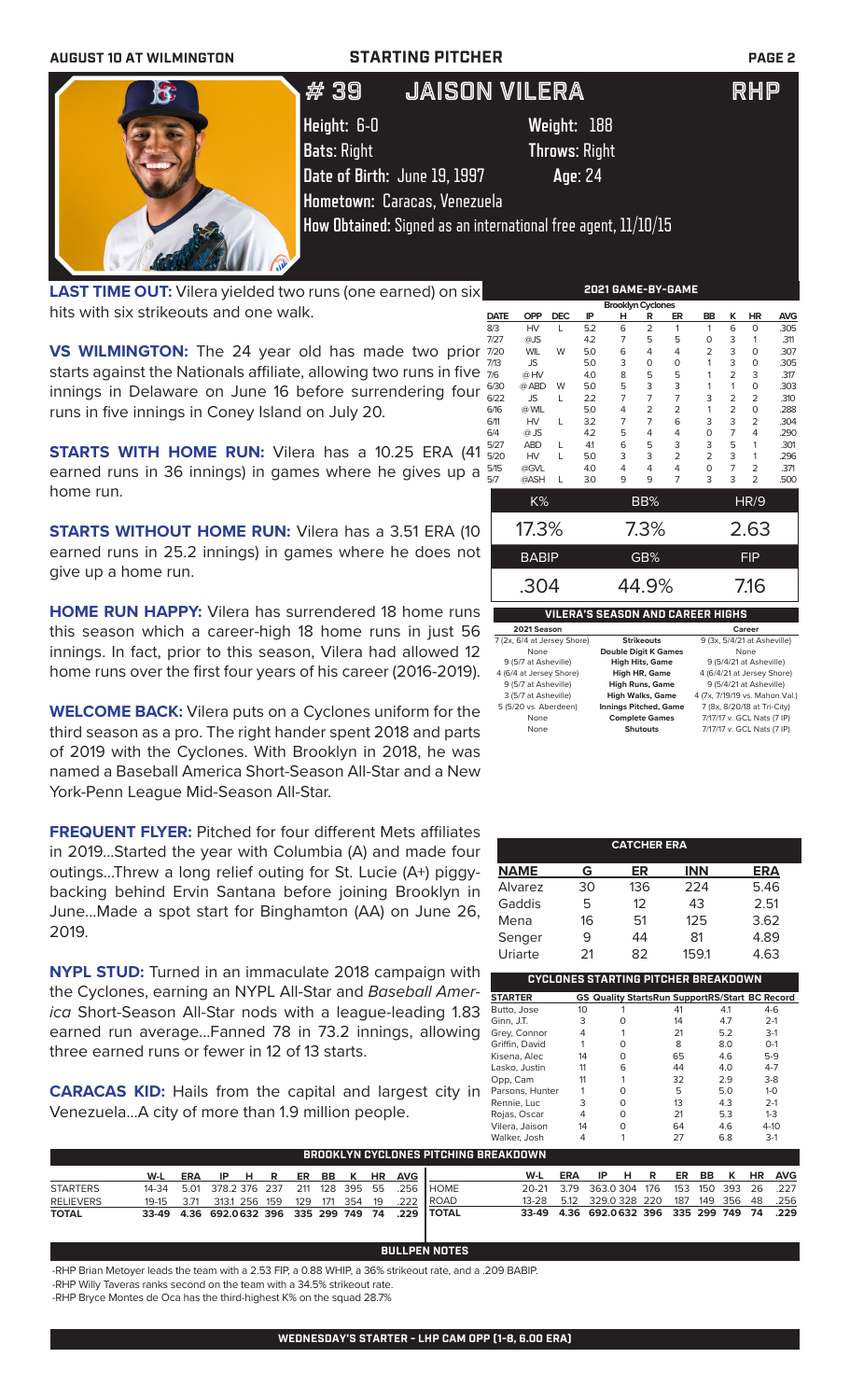|  |  | JGUST 10 AT WILMINGTON |  |
|--|--|------------------------|--|
|--|--|------------------------|--|

| <b>AUGUST 10 AT WILMINGTON</b>                                                      |                                                                                                                                                                           | <b>BATTING PAGES</b>                                                                                                                                                                                                                                                                                                                                                                                                                                                                                                                          | <b>PAGE 3</b>                                                                                                                                                                          |
|-------------------------------------------------------------------------------------|---------------------------------------------------------------------------------------------------------------------------------------------------------------------------|-----------------------------------------------------------------------------------------------------------------------------------------------------------------------------------------------------------------------------------------------------------------------------------------------------------------------------------------------------------------------------------------------------------------------------------------------------------------------------------------------------------------------------------------------|----------------------------------------------------------------------------------------------------------------------------------------------------------------------------------------|
| #30 FRANCISCO ALVAREZ - C                                                           |                                                                                                                                                                           |                                                                                                                                                                                                                                                                                                                                                                                                                                                                                                                                               | .232, 12 HR, 37 RBI, .413 wOBA, wRC+ 151                                                                                                                                               |
| <b>Last Game: 0-4, RBI, 4K</b><br><b>RISP:</b> 14-53 (.264)<br><b>Streak:</b>       | Home: 17-98 (.173)<br><b>Road:</b> 26-87 (.300)<br>vs. WIL: 12-42 (.286)                                                                                                  | Last HR: 8/7 vs. Hudson Valley<br>Multi-Hit Games: 10 (8/7 vs. Hudson Valley)<br>Multi-RBI Games: 10 (8/1 at Jersey Shore)                                                                                                                                                                                                                                                                                                                                                                                                                    | Season High, Hits: 3 (2x, 8/7 vs. HV)<br>Season High, Runs: 3 (3x, 7/6 at HV)<br>Season High, RBI: 4 (6/6 at JS)<br><b>Season High, SB:</b> 1(2x, 7/22 vs. WIL)                        |
|                                                                                     | No. 38 prospect in the game according to MLB Pipeline                                                                                                                     | • Enters his fourth year in the Mets organizationCalled up from Low-A St. Lucie on Monday, May 2419 years old, turning 20 on November 19<br>• Ranks as the No. 1 prospect in the Mets system according to both MLB Pipeline and Baseball AmericaRanked as No. 4 catching prospect in baseball and the                                                                                                                                                                                                                                         |                                                                                                                                                                                        |
|                                                                                     | • Non-roster invitee to Mets Spring TrainingSigned with NYM as NDFA on July 2, 2018                                                                                       | • Hit .417 (20-48) with five doubles, two home runs, and 12 RBIs in 15 games with St. LucieStruck out seven times and walked 15went 2-for-4 in stolen bases                                                                                                                                                                                                                                                                                                                                                                                   |                                                                                                                                                                                        |
| ZACH ASHFORD - OF<br>#9                                                             |                                                                                                                                                                           |                                                                                                                                                                                                                                                                                                                                                                                                                                                                                                                                               | .245, 1 HR, 15 RBI, .327 wOBA, wRC+ 97                                                                                                                                                 |
| Last Game: 2-4. R<br><b>RISP:</b> 14-42 (.333)<br><b>Streak:</b> 3 G (5-11)         | Home: 20-81 (.247)<br><b>Road: 15-62 (.242)</b><br>vs. WIL: 6-19 (.316)                                                                                                   | Last HR: 5/23 vs. Hudson Valley<br>Multi-Hit Games: 7 (8/8 vs. Hudson Valley)<br>Multi-RBI Games: 3 (7/24 vs. Wilmington)                                                                                                                                                                                                                                                                                                                                                                                                                     | Season High, Hits: 2 (7x, 8/8 vs. HV)<br>Season High, Runs: 2 (6/6 at JS)<br><b>Season High, RBI:</b> 2 (3x, 7/24 vs. WIL)<br><b>Season High, SB: 1 (3x, 7/7 at HV)</b>                |
|                                                                                     | • Drafted by the Mets out of Fresno State in the 6th round of the 2019 MLB Draft                                                                                          | Enters his third year in the Mets organizationCalled up from Low-A St. Lucie on Saturday, May 22 •<br>• Hit .340 (17-50) in 14 games with the St. Lucie Mets in 2021, collecting three doubles and six walks with a stolen base<br>• Spent his first few games as a pro with Brooklyn in 2019, hitting .136 in 16 games before being sent to the GCL Mets (37 G, .295/2/23/.413)                                                                                                                                                              |                                                                                                                                                                                        |
| #8<br><b>ANTOINE DUPLANTIS - OF</b>                                                 |                                                                                                                                                                           |                                                                                                                                                                                                                                                                                                                                                                                                                                                                                                                                               | .269, 5 HR, 26 RBI, .323 wOBA, wRC+ 99                                                                                                                                                 |
| Last Game: 1-5, R, 3 K<br><b>RISP:</b> 16-59 (.271)<br><b>Streak:</b> 3 G (4-13)    | Home: 32-139 (.230)<br><b>Road: 49-158 (.310)</b><br>vs. WIL: 19-56 (.339)                                                                                                | Last HR: 7/22 vs. Wilmington<br>Multi-Hit Games: 22 (8/7 vs. Hudson Valley)<br>Multi-RBI Games: 5 (8/6 vs. Hudson Valley)<br>Season High, SB: 1 (4x, 8/8 vs. Hudson Valley)                                                                                                                                                                                                                                                                                                                                                                   | Season High, Hits: 4 (2x, 7/22 vs. WIL)<br>Season High, Runs: 4 (5/16 at Greenville)<br>Season High, RBI: 3 (3x, 8/6 vs. HV)                                                           |
|                                                                                     | • Recorded eight outfield assists in 47 games to lead Brooklyn in 2019                                                                                                    | · Enters his third year in the Mets organization Spent his draft year with Brooklyn and scored the game-winning run against Lowell in the 2019 NYPL Championship<br>• Finished his LSU career with 359 hits, most in school history and second-most in SEC history behind fellow Mets MiLB outfielder Jake Mangum (383 hits)Never                                                                                                                                                                                                             |                                                                                                                                                                                        |
| finished a season at LSU hitting lower than .316                                    |                                                                                                                                                                           | • Mets 12th round pick, 2019Also drafted in the 19th round by Cleveland in 2018Brother Armond, holds the world record in the pole vault with a height of 6.18m.                                                                                                                                                                                                                                                                                                                                                                               |                                                                                                                                                                                        |
| <b>NIC GADDIS - C/3B</b><br>#7                                                      |                                                                                                                                                                           |                                                                                                                                                                                                                                                                                                                                                                                                                                                                                                                                               | .125, 1 HR, 3 RBI, .392 wOBA, wRC+ 130                                                                                                                                                 |
| Last Game: DNP<br>RISP: 2-8 (.250)<br>Streak:                                       | <b>Home: 1-11</b><br><b>Road: 0-5</b><br>vs. WIL:                                                                                                                         | Last HR: 7/24 vs. Wilmington<br><b>Multi-Hit Games:</b><br>Multi-RBI Games: 1 (7/24 vs. Wilmington)                                                                                                                                                                                                                                                                                                                                                                                                                                           | Season High, Hits: 1 (7/24 vs. Wilmington)<br>Season High, Runs: 1 (7/24 vs. Wilmington)<br>Season High, RBI: 2 (7/24 vs. Wilmington)<br>Season High, SB:                              |
|                                                                                     | • Hit a combined .192 across 40 games in 2019 with Brooklyn and the GCL Mets                                                                                              | • Enters his third year in the Mets organizationReceived from Low-A St. Lucie on Saturday, July 17 when C Juan Uriarte was placed on the temp. inactive list<br>• Hit .250 (20-80) with a .421 OBP in 25 games with St. Lucie, hitting three home runs (a career-high) from his two in 2019.<br>• Returns to Coney Island where he was a member of the 2019 Cyclones for 15 games before being transferred to the GCL Mets.<br>• Drafted by the Mets in the 16th round of the 2019 MLB Draft out of Jacksonville StateHails from Trenton, GA. |                                                                                                                                                                                        |
| #10 LUIS GONZALEZ - INF                                                             |                                                                                                                                                                           |                                                                                                                                                                                                                                                                                                                                                                                                                                                                                                                                               | .260, 3 HR, 9 RBI, .290 w0BA, wRC+ 77                                                                                                                                                  |
| <b>Last Game: 2-4, 3B</b>                                                           | Home: 14-52 (.269)                                                                                                                                                        | Last HR: 7/27 at Jersey Shore                                                                                                                                                                                                                                                                                                                                                                                                                                                                                                                 | Season High, Hits: 4 (7/22 vs. Wilmington)                                                                                                                                             |
| <b>RISP:</b> 5-23 (.217)<br><b>Streak:</b> 1 G (2-4)                                | <b>Road: 13-52 (.250)</b><br>vs. WIL: 10-20 (.500)                                                                                                                        | Multi-Hit Games: 7 (8/8 vs. Hudson Valley)<br>Multi-RBI Games: 2 (7/27 at Jersey Shore)                                                                                                                                                                                                                                                                                                                                                                                                                                                       | Season High, Runs: 3 (2x 7/22 vs. WIL)<br>Season High, RBI: 2 (2x, 7/27 at JS)<br><b>Season High, SB: 1 (7/22 vs. WIL)</b>                                                             |
| • Signed with the Reds in September of 2012.                                        | • Played three games with Low-A St. Lucie, going 3-12 with a double<br>• Career .253 hitter in 587 games and 2,151 at-bats with Cincinnati and New York farm systems.     | • Enters his first season in the Mets organization, signing a minor league deal with New York on May 30, 2021.<br>Spent seven seasons in the Cincinnati farm system, reaching as high as Triple-A Louisville in 2019.                                                                                                                                                                                                                                                                                                                         |                                                                                                                                                                                        |
| #2<br><b>RONNY MAURICIO - INF</b>                                                   |                                                                                                                                                                           |                                                                                                                                                                                                                                                                                                                                                                                                                                                                                                                                               | .241, 15 HR, 46 RBI, .312 wOBA, wRC+ 92                                                                                                                                                |
| Last Game: 1-5, 3B, R, RBI<br><b>RISP: 18-73 (.247)</b><br><b>Streak:</b> 1 G (1-5) | Home: 26-136 (.191)<br><b>Road:</b> 46-156 (.295)<br>vs. WIL: 17-51 (.333)                                                                                                | Last HR: 8/6 vs. Hudson Valley<br>Multi-Hit Games: 19 (8/6 vs. Hudson Valley)<br>Multi-RBI Games: 13 (8/6 vs. Hudson Valley)                                                                                                                                                                                                                                                                                                                                                                                                                  | Season High, Hits: 3 (4x, 6/17 at Wilmington)<br>Season High, Runs: 3 (7/27 at Jersey Shore)<br>Season High, RBI: 4 (2x, 5/16 at Greeville)<br><b>Season High, SB: 2 (6/27 vs. JS)</b> |
| Dominican Winter League                                                             | • Named a South Atlantic League mid-season All-Star with Columbia (A) in 2019                                                                                             | • Enters his fifth year in the Mets organizationRated as the No. 2 prospect in the Mets system and the No. 58 prospect in baseball according to MLB Pipeline<br>• Non-roster invitee to Spring Training for the third consecutive seasonSpent 2020 at the Mets Alternate Site and had one at-bat with the Tigres del Licey in the                                                                                                                                                                                                             |                                                                                                                                                                                        |
|                                                                                     |                                                                                                                                                                           | • Won the 2018 GCL Mets Sterling Award, given to the team's most valuable playerSigned with the Mets as a 16-year-old on July 2, 2017.                                                                                                                                                                                                                                                                                                                                                                                                        |                                                                                                                                                                                        |
| $# 16$ JOSE MENA - C                                                                |                                                                                                                                                                           |                                                                                                                                                                                                                                                                                                                                                                                                                                                                                                                                               | .174, 1 HR, 5 RBI, .204 wOBA, wRC+ 23                                                                                                                                                  |
| Last Game: 2-4, RBI<br><b>RISP: 4-21 (.190)</b><br><b>Streak:</b> 1 G (2-4)         | Home: 4-33 (.121)<br><b>Road: 6-28</b><br>vs. WIL: 4-9                                                                                                                    | Last HR:<br>Multi-Hit Games: 2 (8/8 vs. Hudson Valley)<br><b>Multi-RBI Games:</b>                                                                                                                                                                                                                                                                                                                                                                                                                                                             | Season High, Hits: 3 (6/20 at Wilmington)<br>Season High, Runs: 2 (6/30 at ABD G2)<br>Season High, RBI: 1 (5x, 8/8 vs. HV)<br>Season High, SB:                                         |
| • Enters his sixth year in the Mets organization<br>RBIs, and runs                  |                                                                                                                                                                           | • Won a 2019 NYPL Championship with Brooklyn, posting his best offensive season as a professional, posting career highs in batting average, hits, home runs,                                                                                                                                                                                                                                                                                                                                                                                  |                                                                                                                                                                                        |
|                                                                                     | • Has caught 81% of would-be base stealers (51 of 81) in his previous four seasons in the system.<br>• Signed with the Mets on June 22, 2016 as international free agent. |                                                                                                                                                                                                                                                                                                                                                                                                                                                                                                                                               |                                                                                                                                                                                        |
| #14 TANNER MURPHY - OF                                                              |                                                                                                                                                                           |                                                                                                                                                                                                                                                                                                                                                                                                                                                                                                                                               | .111, O HR, O RBI, .297 wOBA, wRC+ 71                                                                                                                                                  |
| Last Game: 1-3, 2B, RBI, R<br>$RISP: 0-3$<br><b>Streak:</b> 1 G (1-3)               | <b>Home: 1-9</b><br>Road:<br>vs. WIL:                                                                                                                                     | Last HR:<br><b>Multi-Hit Games:</b><br><b>Multi-RBI Games:</b>                                                                                                                                                                                                                                                                                                                                                                                                                                                                                | Season High, Hits: 1 (8/8 vs. Hudson Valley)<br>Season High, Runs: 1 (8/8 vs. HV)<br>Season High, RBI:<br>Season High, SB:                                                             |
|                                                                                     |                                                                                                                                                                           | Enters his third year in the Mets organizationpromoted from Low-A St. Lucie on Friday, August 6<br>. Played 25 games (four with FCL Mets) and 21 with Low-A St. Lucie, hitting a combined .195 with a .316 OBP, hitting three home runs and driving in 14 runs<br>• Spent his first professional season with the Rookie-level Kingsport Mets in the Appalachian League, hitting. 201 in 40 games<br>• Drafted by the Mets in the 18th round of the 2019 MLB Draft out of the University of North FloridaBorn and raised in Memphis, TN.       |                                                                                                                                                                                        |
| # 22 JAYLEN PALMER - INF/OF                                                         |                                                                                                                                                                           |                                                                                                                                                                                                                                                                                                                                                                                                                                                                                                                                               | .100, 0 HR, 0 RBI, .362 w0BA, wRC+ 111                                                                                                                                                 |
| <b>Last Game: DNP</b>                                                               | <b>Home: 1-10</b>                                                                                                                                                         | Last HR:                                                                                                                                                                                                                                                                                                                                                                                                                                                                                                                                      | Season High, Hits: 1 (8/4 vs. HV)                                                                                                                                                      |
| <b>RISP: 0-2</b><br>Streak:                                                         | Road:<br>vs. WIL:                                                                                                                                                         | <b>Multi-Hit Games:</b><br><b>Multi-RBI Games:</b>                                                                                                                                                                                                                                                                                                                                                                                                                                                                                            | Season High, Runs: 1 (2x, 8/6 vs. HV)<br>Season High, RBI:<br>Season High, SB:                                                                                                         |

• Enters his fourth year in the Mets organization...No. 11 prospect in the Mets system, according to *MLB Pipeline*...Promoted to High-A Brooklyn on 8/3.

- Stole 23 bases for Low-A St. Lucie (departs the league as the third-highest total in Low-A Southeast).
- Hit .276/.378/.386 across 66 games with St. Lucie in 2021, collecting 13 doubles, four triples, and two home runs with 24 RBIs.
- Lowered his strikeout rate from 40% in 2019 with Kingsport to 28% with St. Lucie.
- Drafted in the 22nd round of the 2018 MLB Draft out of Holy Cross (NY) High School in Flushing...\$200K signing bonus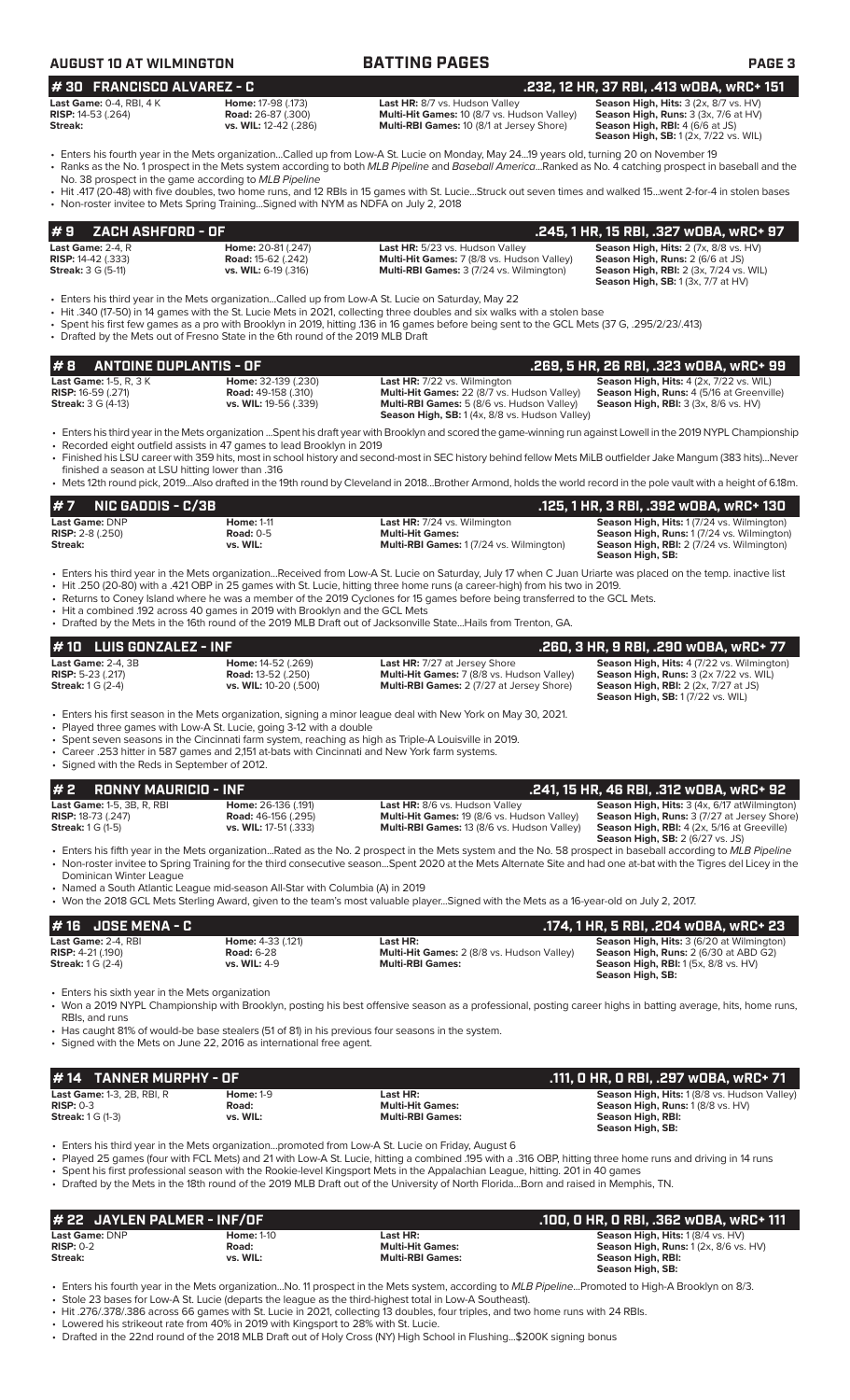## **AUGUST 10 AT WILMINGTON BATTING PAGES PAGE 4**

| $# 4$ JOSE PEROZA - INF                                                  |                                        |                                                                                   | .235, 0 HR, 1 RBI, .401 w0BA, wRC+ 134                                                                                                             |
|--------------------------------------------------------------------------|----------------------------------------|-----------------------------------------------------------------------------------|----------------------------------------------------------------------------------------------------------------------------------------------------|
| <b>Last Game:</b> 1-4. K<br><b>RISP: 0-4</b><br><b>Streak:</b> 2 G (2-7) | <b>Home: 4-17</b><br>Road:<br>vs. WIL: | Last HR:<br>Multi-Hit Games: 1 (8/5 vs. Hudson Valley)<br><b>Multi-RBI Games:</b> | <b>Season High, Hits: 2 (8/5 vs. HV)</b><br><b>Season High, Runs: 1 (8/5 vs. HV)</b><br><b>Season High, RBI:</b> 1(8/6 vs. HV)<br>Season High, SB: |

- Enters his sixth year in the Mets organization...promoted to Brooklyn on 8/3 from Low-A St. Lucie.
- Hit .274 with seven home runs and 47 RBIs across 64 games with Low-A St. Lucie this season.<br>• Part of Brooklyn's 2019 New York-Penn League Championship Team
- Part of Brooklyn's 2019 New York-Penn League Championship Team. • 2021 marks his first full-season assignment after short season assignments with GCL Mets and the NYPL.
- Signed as non-drafted international free agent signing on July 2, 2016.

| 1# 45   JOE SUOZZI - OF    |                   |                                                 | .219. 1 HR. 3 RBI. .358 WOBA. WRC+ 110      |
|----------------------------|-------------------|-------------------------------------------------|---------------------------------------------|
| <b>Last Game: DNP</b>      | <b>Home: 5-24</b> | <b>Last HR: 7/16 vs. Jersey Shore</b>           | <b>Season High, Hits: 2 (7/28 at JS)</b>    |
| <b>RISP:</b> $4-16$ (.250) | <b>Road: 3-10</b> | <b>Multi-Hit Games: 1(7/28 at Jersey Shore)</b> | <b>Season High, Runs: 2 (7/27 at JS)</b>    |
| <b>Streak:</b> 1 G (1-2)   | vs. WIL: 2-9      | Multi-RBI Games: 2 (8/5 vs. Jersey Shore)       | <b>Season High, RBI:</b> 2 (2x, 8/5 vs. HV) |
|                            |                   |                                                 | Season High, SB:                            |

• Enters his third year in the Mets organization...received from Low-A St. Lucie on July 13

• Hit .292 with a .372 on-base percentage in 30 games with the Mets...posted a wRC+112, hitting four doubles and two home runs

• Signed by the Mets on June 15, 2020 out of Boston College

• Attended Chaminade High School in Mineola, NY

• His father, Tom Suozzi, is the former Nassau County Executive and current U.S. House of Representatives member of NY's 3rd district (Nassau, Suffolk, Queens)

| #<br>JIMMY TITUS - INF |          |                         | .000, 0 HR, 0 RBI, .000 w0BA, wRC+ 0 |
|------------------------|----------|-------------------------|--------------------------------------|
| <b>Last Game:</b>      | Home:    | Last HR:                | <b>Season High, Hits:</b>            |
| <b>RISP:</b>           | Road:    | <b>Multi-Hit Games:</b> | <b>Season High, Runs:</b>            |
| Streak:                | vs. WIL: | <b>Multi-RBI Games:</b> | Season High, RBI:                    |
|                        |          |                         | Season High, SB:                     |

• Enters his third year in professional baseball...Traded from the Dodgers organization to the Mets on April 21, 2021 with SS Albert Suarez.

• Promoted from Low-A St. Lucie (8/9) where he played 38 games, hitting .233 with a .342 on-base percentage...Hit three doubles, one triple, and one home run.

• With St. Lucie this season, held a walk rate of 11.8% and a strikeout rate of 18.4%.

• Drafted by the Los Angeles Dodgers in the 22nd round of the 2019 MLB Draft out of Bryant in the Northeast Conference.

| $\bm{\#}$ 12 $\bm{\theta}$ JEREMY VASQUEZ - INF $\bm{\theta}$ |                             |                                                   | .293, 6 HR, 23 RBI, .387 wOBA, wRC+ 139       |
|---------------------------------------------------------------|-----------------------------|---------------------------------------------------|-----------------------------------------------|
| <b>Last Game: 2-4, HR, 2B, RBI, R</b>                         | <b>Home: 21-69 (.304)</b>   | <b>Last HR:</b> 8/8 vs. Hudson Valley             | Season High, Hits: 2 (7x, 8/8 vs. HV)         |
| <b>RISP:</b> 8-25 (.320)                                      | <b>Road:</b> 12-44 (.273)   | <b>Multi-Hit Games:</b> 8 (8/7 vs. Hudson Valley) | <b>Season High, Runs: 2 (3X 8/7 vs. HV)</b>   |
| <b>Streak:</b> 4G (7-14)                                      | <b>vs. WIL:</b> 7-18 (.389) | <b>Multi-RBI Games:</b> 5 (8/7 vs. Hudson Valley) | <b>Season High, RBI: 3 (2x, 7/24 vs. WIL)</b> |
|                                                               |                             |                                                   | <b>Season High, SB: 1 (7/2 at ABD)</b>        |

• Enters his fifth season in the Mets organization...Received from Double-A Binghamton on June 22

• Played 32 games with the RumblePonies this season, hitting .171 (18-105) with one double, one home run, and 11 RBIs.

• Played with Brooklyn in 2017, hitting .225 with one home run and eight RBIs in 31 games.

• Drafted by the Mets in the 28th round of the 2017 MLB Draft from Nova Southeastern in his home state of Florida...Is from Palm City, FL.

|      |                                   |                         |                  |                   |      | Hardest Hit Balls - 2021 (not all games listed- from available Trackman data) |                           |           |                        |
|------|-----------------------------------|-------------------------|------------------|-------------------|------|-------------------------------------------------------------------------------|---------------------------|-----------|------------------------|
| Date | Player                            | <b>Opponent</b>         | <b>Exit Velo</b> | Result            | Date | Player                                                                        | <b>Opponent</b>           | Exit Velo | Result                 |
| 6/12 | Francisco Alvarez                 | vs. Hudson Vallev 112.5 |                  | Double            | 8/6  | Ronny Mauricio                                                                | vs. Hudson Valley 108.7   |           | <b>Home Rune</b>       |
| 6/11 | Brett Baty                        | vs. Hudson Valley 111.2 |                  | <b>Ground Out</b> | 6/5  | Francisco Alvarez                                                             | at Jersey Shore           | 108.7     | <b>Ground Ball Out</b> |
| 6/29 | Ronny Mauricio                    | at Aberdeen             | 110.4            | Single            | 6/2  | <b>Francisco Alvarez</b>                                                      | at Jersev Shore           | 108.7     | Single                 |
| 7/3  | Luis Gonzalez                     | at Aberdeen             | 109.9            | Ground Out        | 7/13 | Brett Baty                                                                    | at Hudson Vallev          | 108.7     | Single                 |
| 6/1  | Adrian Hernandez                  | at Jersev Shore         | 109.8            | <b>Home Run</b>   | 7/22 | Ronny Mauricio                                                                | vs. Wilminaton            | 108.1     | Home Run               |
| 6/6  | Francisco Alvarez                 | at Jersev Shore         | 109.7            | Single            | 8/6  | Francisco Alvarez                                                             | vs. Hudson Valley 107.7   |           | Ground Ball Out        |
| 6/1  | Ronny Mauricio                    | at Jersev Shore         | 109.6            | Triple            | 6/16 | Ronny Mauricio                                                                | at Wilmington             | 107.5     | Home Run               |
| 6/22 | Brett Baty                        | vs. Jersey Shore        | 109.2            | Double            | 7/6  | Luke Ritter                                                                   | at Hudson Vallev          | 107.2     | Home Run               |
| 6/15 | Francisco Alvarez                 | at Wilmington           | 109.2            | Single            | 6/15 | Ronny Mauricio                                                                | at Wilmington             | 107.2     | Single                 |
| 6/1  | Francisco Alvarez at Jersey Shore |                         | 109.0            | <b>Home Run</b>   | 6/9  | Brett Baty                                                                    | vs. Hudson VallevG2 107.3 |           | Double                 |
| 5/25 | Francisco Alvarez vs. Aberdeen    |                         | 109              | Single            | 5/23 | Hayden Senger                                                                 | vs. Hudson Valley         | 107       | Home Run               |

# **Recent Home Run Chart**

| Date                                                | Plaver                                     | <b>Opponent</b>            |          | Exit Velo Launch Angle | Distance |      | Edgardo Fermin                    | at Jersey Shore            |      |           |
|-----------------------------------------------------|--------------------------------------------|----------------------------|----------|------------------------|----------|------|-----------------------------------|----------------------------|------|-----------|
| 7/11                                                | Antoine Duplantis at Hudson Valley         |                            |          |                        |          |      | Ronny Mauricio                    | at Jersey Shore            |      |           |
|                                                     | Luis Gonzalez                              | at Hudson Valley           |          |                        |          |      | Luis Gonzalez                     | at Jersey Shore            |      |           |
|                                                     | Jeremy Vasquez                             | at Hudson Vallev           |          |                        |          |      | Edgardo Fermin                    | at Jersey Shore            |      |           |
|                                                     | Joe Suozzi                                 | vs. Jersey Shore 97 mph    |          | 31.3                   | 380 ft.  |      | Ronny Mauricio                    | at Jersey Shore            |      |           |
|                                                     | Ronny Mauricio                             | vs. Jersey Shore 101.8 mph |          | 25.9                   | 426 ft.  | 7/30 | Ronny Mauricio                    | at Jersey Shore            |      |           |
| $\begin{array}{c} 7/16 \\ 7/18 \\ 7/20 \end{array}$ | Francisco Alvarez vs. Wilmington 107.7 mph |                            |          | 21.8                   | 430 ft.  | 7/31 | Francisco Alvarez                 | at Jersey Shore            |      |           |
| 7/21                                                | Francisco Alvarez vs. Wilmington 101.6 mph |                            |          | 47                     | 326 ft.  |      | Francisco Alvarez at Jersey Shore |                            |      |           |
| 7/22                                                | Cody Bohanek                               | vs. Wilmington             | 99.5 mph | 24.4                   | 356 ft.  | 8/7  | Ronny Mauricio                    | vs. Hudson Valley 108.7    | 21   | 371ft ft. |
|                                                     | Antoine Duplantis vs. Wilmington           |                            | 97 mph   | 24.8                   | 361 ft.  | 8/8  | Francisco Alvarez                 | vs. Hudson Valley          |      |           |
|                                                     | Ronny Mauricio                             | vs. Wilmington 108.1 mph   |          | 29.8                   | 406 ft.  |      | Jeremy Vasquez                    | vs. Hudson Valley93.6 mph  | 33.6 | 341 ft.   |
| 7/27                                                | Jeremy Vasquez                             | at Jersev Shore            |          |                        |          | 8/9  | Jeremy Vasquez                    | vs. Hudson Valley101.1 mph | 29.2 | 405 ft.   |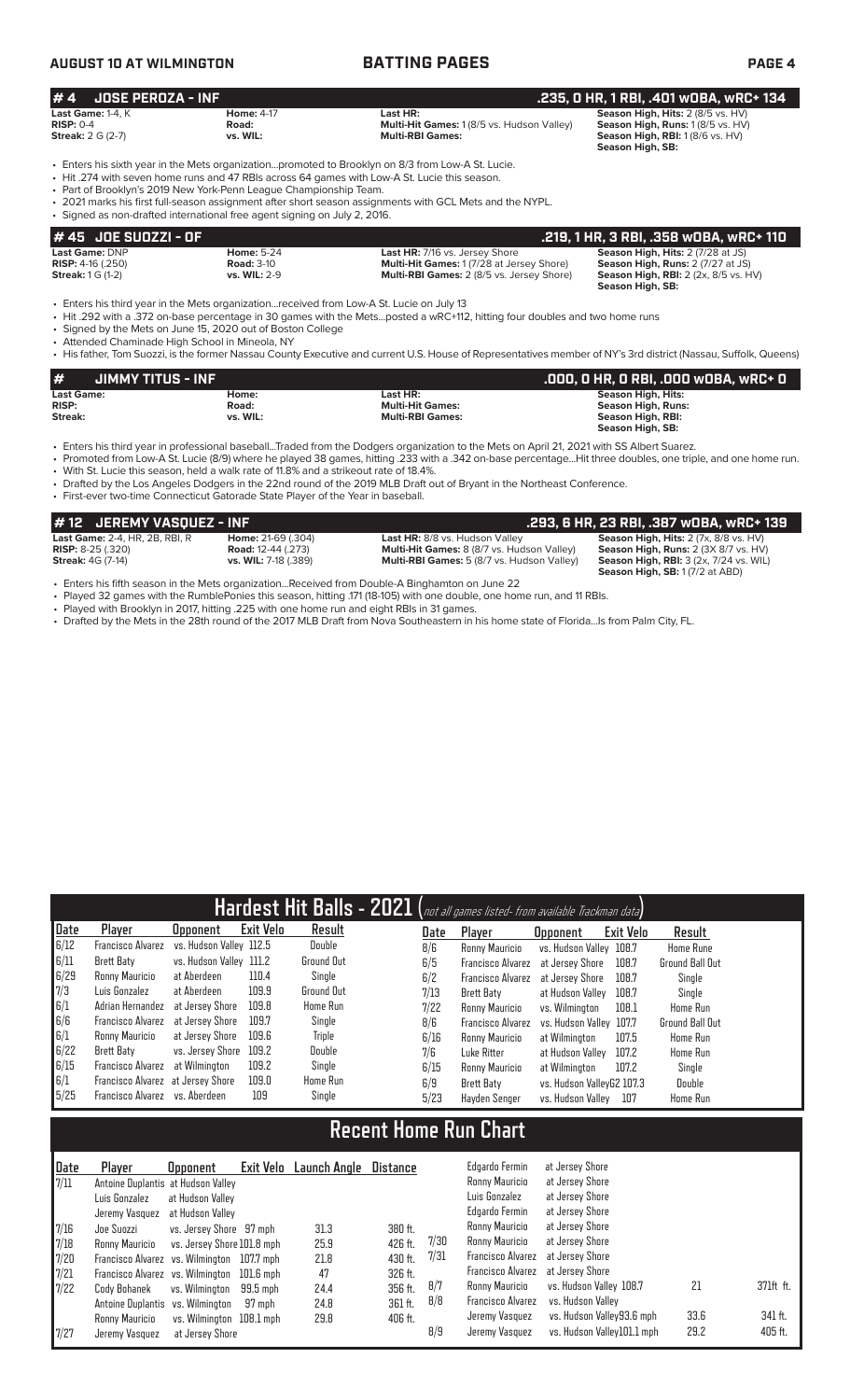| <b>AUGUST 10 AT WILMINGTON</b>                     |                                                                                                                                                                                                      | <b>BULLPEN PAGE</b>                                                          |          |              |                           |                 |                                  |                                                                  |                              |                         | PAGE <sub>5</sub>                |                           |
|----------------------------------------------------|------------------------------------------------------------------------------------------------------------------------------------------------------------------------------------------------------|------------------------------------------------------------------------------|----------|--------------|---------------------------|-----------------|----------------------------------|------------------------------------------------------------------|------------------------------|-------------------------|----------------------------------|---------------------------|
| #49                                                | JOE CAVALLERO - RHP                                                                                                                                                                                  | 17.6 K%, 23.5 BB%, 9.95 ERA, 4 G                                             |          |              |                           |                 | <b>LAST FIVE APPEARANCES</b>     |                                                                  |                              |                         |                                  |                           |
| Last App: 8/7 vs. HV                               | <b>Last Loss:</b>                                                                                                                                                                                    | <b>SV/OP (Last):</b> 1/1 (8/7 vs. HV)                                        | Holds:   |              |                           |                 | <b>JOE CAVALLERO</b>             |                                                                  |                              |                         |                                  |                           |
| <b>Leadoff: 1-3, 2 BB</b>                          | <b>Inherited Runners/Stranded: 1/1</b><br>• Enters his fifth year in the Mets systemreceived from Low-A St. Lucie on Wednesday, July 21                                                              |                                                                              |          |              | DATE OPP                  | DEC             | IP                               | н<br>R<br>$\mathbf{1}$<br>4                                      |                              | ER BB<br>$\overline{4}$ | Κ<br>$\mathbf{1}$                | <b>HR</b><br>$\circ$      |
|                                                    | • Made one appearance for the St. Lucie Mets on July 20, walking four in 12/3 innings                                                                                                                |                                                                              |          | 7/25         | 7/20* vs. BRD<br>vs. WIL  |                 | 1.2<br>2.0                       | 3<br>$\mathbf{1}$                                                | 4<br>$\mathbf{1}$            | $\circ$                 | $\mathbf{1}$                     | $\circ$                   |
|                                                    | • Returns to the field in 2021 after Tommy John surgery                                                                                                                                              |                                                                              |          |              | 7/30 at JS G2             |                 | 1.0                              | $\circ$<br>0                                                     | $\circ$                      | $\mathbf{1}$            | 2                                | $\circ$                   |
|                                                    | • Has made 34 starts in 66 professional appearances before 2021                                                                                                                                      |                                                                              |          | 8/4<br>8/7   | vs. HV<br>vs. HV          | <b>SV</b>       | 0.2<br>1.0                       | 2<br>2<br>$\circ$<br>$\mathsf O$                                 | 2<br>$\circ$                 | 3<br>$\circ$            | 0<br>$\mathbf{1}$                | $\circ$<br>$\circ$        |
|                                                    | • Drafted by the Mets in the 24th round of the 2017 MLB Draft from South Florida                                                                                                                     |                                                                              |          |              |                           |                 |                                  | <b>JOSH HEJKA</b>                                                |                              |                         |                                  |                           |
| #46                                                | <b>JOSH HEJKA - RHP</b>                                                                                                                                                                              | 17.7 K%, 4.4 BB%, 2.89 ERA, 18 G                                             |          | DATE<br>7/25 | OPP<br>vs. ERI**          | <b>DEC</b>      | IP<br>2.0                        | R<br>Н<br>$\circ$<br>0                                           | ER<br>$\circ$                | BB<br>$\circ$           | Κ<br>$\mathbf{1}$                | <b>HR</b><br>$\circ$      |
| Last App: 8/7 vs. HV                               | <b>Last Loss:</b>                                                                                                                                                                                    | <b>SV/OP (Last):</b> 1/2 (7/20 vs. WIL)                                      | Holds: 2 | 7/29         | $@$ JS                    |                 | 2.1                              | 3<br>$\mathbf{1}$                                                | $\mathbf{1}$                 | $\circ$                 | 3                                | $\overline{1}$            |
| <b>Leadoff: 12-34</b>                              | <b>Inherited Runners/Stranded: 17/10</b>                                                                                                                                                             |                                                                              |          | 8/1<br>8/5   | $@$ JS<br>vs. HV          | BS              | 1.0<br>0.2                       | $\circ$<br>0<br>3<br>$\mathbf{1}$                                | 0<br>$\mathbf{1}$            | $\circ$<br>$\circ$      | $\circ$<br>$\mathbf{1}$          | $\circ$<br>$\circ$        |
|                                                    | · Returns to Brooklyn after spending time with Binghamton (6/3-6/9) and Syracuse (6/10-6/18).<br>• Enters his third year in the Mets organizationWon a 2019 NYPL title with Brooklyn, splitting time |                                                                              |          | 8/7          | vs. HV                    | <b>BS</b>       | 2.0                              | 2<br>$\overline{4}$                                              | $\mathbf{1}$                 | $\circ$                 | $\overline{2}$                   | $\circ$                   |
| with the Cyclones and Kingsport Mets               |                                                                                                                                                                                                      |                                                                              |          |              | *with Double-A Binghamton |                 |                                  |                                                                  |                              |                         |                                  |                           |
|                                                    | • Signed as a minor league free agent in mid-summer after pitching in six games with the Westside                                                                                                    |                                                                              |          |              |                           |                 | <b>BRIAN METOYER</b>             |                                                                  |                              |                         |                                  |                           |
|                                                    | Wolly Mammoths in the United Shore Baseball League<br>. Pitched all four years at Johns Hopkins, switching to submarine later in his career.                                                         |                                                                              |          | DATE<br>6/15 | OPP<br>@ WIL              | <b>DEC</b><br>W | IP<br>2.0                        | Н<br>R<br>$\circ$<br>0                                           | ER<br>$\circ$                | BB<br>$\mathbf{1}$      | Κ<br>3                           | <b>HR</b><br>$\circ$      |
| # 5                                                | <b>BRIAN METOYER - RHP</b>                                                                                                                                                                           | 35.4 K%, 12.2 BB%, 2.91 ERA, 13 G                                            |          | 7/27         | @ JS                      |                 | 1.0                              | $\circ$<br>0                                                     | $\circ$                      | $\mathbf{1}$            | 3                                | $\circ$                   |
| Last App: 8/8 vs. HV                               | <b>Last Loss:</b><br>5/15 at GVL                                                                                                                                                                     | <b>SV/OP (Last):</b> 1/1 (6/3 at JS)                                         | Holds:   | 7/31<br>8/4  | @ JS<br>vs. HV            |                 | 1.0<br>2.0                       | $\circ$<br>$\circ$<br>$\circ$<br>$\circ$                         | $\circ$<br>$\circ$           | $\circ$<br>$\circ$      | $\overline{2}$<br>$\overline{2}$ | $\circ$<br>$\circ$        |
|                                                    | Leadoff: 4-17, 2 BB, HBP Inherited Runners/Stranded: 6/5                                                                                                                                             |                                                                              |          | 8/8          | vs. HV                    |                 | 1.1                              | $\circ$<br>$\circ$                                               | $\circ$                      | $\circ$                 | $\overline{2}$                   | $\circ$                   |
|                                                    | . Enters his fourth year in the Mets orgWon a New York Penn League title with Brooklyn in 2019<br>• Struck out 40 batters over 28.2 innings with BrooklynSpent his first professional season with    |                                                                              |          | DATE         | OPP                       | DEC             | <b>BRYCE MONTES DE OCA</b><br>IP | H<br>R                                                           | ER                           | BB                      | Κ                                | <b>HR</b>                 |
| <b>GCL Mets and Kingsport Mets</b>                 |                                                                                                                                                                                                      |                                                                              |          | 7/21         | vs. WIL                   | <b>SV</b>       | 1.0                              | $\circ$<br>0                                                     | $\circ$                      | $\mathbf{1}$            | $\overline{2}$                   | $\circ$                   |
|                                                    | • Joins Ronnie Robbins (30th, 1981 - Toronto) as the only two LSU-Alexandria Generals to be                                                                                                          |                                                                              |          | 7/24<br>7/30 | vs. WIL<br>at JS G1 SV    |                 | 1.0<br>1.1                       | 2<br>2<br>$\mathbf{1}$<br>$\circ$                                | 2<br>$\circ$                 | $\circ$<br>$\circ$      | 3<br>3                           | $\overline{1}$<br>$\circ$ |
| drafted by a MLB team in school history            | • Native of Natchitoches (NACK-ah-tish), the oldest city in Louisiana (est. 1714).                                                                                                                   |                                                                              |          | 8/5          | vs. HV                    |                 | 1.0                              | $\mathbf{1}$<br>$\circ$                                          | $\circ$                      | 2                       | 1                                | $\circ$                   |
|                                                    |                                                                                                                                                                                                      |                                                                              |          | 8/8          | vs. HV                    |                 | 1.2                              | $\mathbf{1}$<br>$\mathbf{1}$                                     | $\circ$                      | $\mathbf{1}$            | 1                                | $\circ$                   |
| #43<br>Last App: 8/8 vs. HV                        | <b>BRYCE MONTES DE OCA - RHP</b><br>Last Loss: 7/6 at HV                                                                                                                                             | 29.8 K%, 9.6 BB%, 3.00 ERA, 21 G<br><b>SV/OP (Last):</b> 4/4 (7/30 at JS G1) | Holds: 1 |              | DATE OPP                  | <b>DEC</b>      | <b>COLBY MORRIS</b><br>IP        | Н<br>R                                                           | ER                           | BB                      | Κ                                | HR                        |
| <b>Leadoff: 5-19, 4 BB</b>                         | <b>Inherited Runners/Stranded: 6/6</b>                                                                                                                                                               |                                                                              |          | 7/22         | vs. WIL                   |                 | 2.0                              | $\overline{4}$<br>2                                              | 2                            | $\circ$                 | 3                                | $\circ$                   |
|                                                    | • Enters his fourth year in the Mets org Has not pitched as a professional due to injuries                                                                                                           |                                                                              |          | 7/25<br>7/31 | vs. WIL<br>@ JS           | <b>BS</b>       | 1.0<br>2.0                       | 2<br>$\mathbf{1}$<br>$\mathsf O$<br>$\circ$                      | 1<br>$\circ$                 | $\circ$<br>$\mathbf{1}$ | 2<br>$\mathbf{1}$                | $\mathbf{1}$<br>$\circ$   |
|                                                    | • Underwent Tommy John surgery as a high school junior and missed 2016 after having ulnar                                                                                                            |                                                                              |          | 8/4          | vs. HV                    |                 | 1.2                              | $\mathbf{1}$<br>1                                                | $\mathbf{1}$                 | $\circ$                 | 2                                | $\circ$                   |
| nerve transposition                                | • Previously drafted by Washington in the 15th round of the 2017 MLB Draft and by the Chicago                                                                                                        |                                                                              |          | 8/8          | vs. HV                    |                 | 1.0                              | $\mathsf O$<br>$\circ$                                           | $\circ$                      | $\circ$                 | 3                                | $\circ$                   |
|                                                    | White Sox in the 14th round of the 2015 MLB Draft.                                                                                                                                                   |                                                                              |          | DATE         | OPP                       | <b>DEC</b>      | <b>CONNOR O'NEIL</b><br>IP       | н<br>R                                                           | ER                           | BB                      | Κ                                | <b>HR</b>                 |
| #38                                                | <b>COLBY MORRIS - RHP</b>                                                                                                                                                                            | 24.0 K%, 10.0 BB%, 4.55 ERA, 17 G                                            |          | 7/20         | vs. WIL                   |                 | 1.0                              | $\mathbf{1}$<br>1                                                | $\mathbf{1}$                 | $\circ$                 | 2                                | $\mathbf{1}$              |
| Last App: 8/8 vs. HV                               | <b>Last Loss:</b>                                                                                                                                                                                    | SV/OP (Last):                                                                | Holds:   | 7/23<br>7/27 | vs. WIL<br>@ JS           | H               | 1.0<br>2.0                       | 2<br>$\overline{2}$<br>$\mathsf O$<br>$\circ$                    | 2<br>$\mathsf O$             | $\mathbf{1}$<br>$\circ$ | 2<br>3                           | $\mathbf{1}$<br>$\circ$   |
|                                                    | Leadoff: 7-25, 3B, 3 BB, 3 HBP Inherited Runners/Stranded: 8/3                                                                                                                                       |                                                                              |          | 8/1          | @ JS                      |                 | 1.0                              | $\mathbf{1}$<br>$\mathbf{1}$                                     | $\mathbf{1}$                 | $\mathbf{1}$            | 1                                | $\mathbf{1}$              |
|                                                    | • Enters his first season in the Mets organizationcalled up from Low-A St. Lucie on May 20<br>• Made four scoreless appearances in relief for the St. Lucie Mets to being 2021                       |                                                                              |          | 8/5          | vs. HV                    |                 | 1.0<br><b>MICHEL OTANEZ</b>      | $\circ$<br>$\mathbf{1}$                                          | $\circ$                      | $\circ$                 | $\overline{2}$                   | $\circ$                   |
|                                                    | . Minor League free agent signingpitched at Middlebury in Vermont                                                                                                                                    |                                                                              |          | DATE         | OPP                       | DEC             | IP                               | н<br>R                                                           | ER                           | BB                      | Κ                                | <b>HR</b>                 |
| #9                                                 | <b>CONNER O'NEIL - RHP</b>                                                                                                                                                                           | 25.3 K%, 12.0 BB%, 6.75 ERA, 11 G                                            |          | 7/20<br>7/23 | vs. WIL<br>vs. WIL        | H<br>Н          | 1.0<br>0.1                       | $\circ$<br>$\mathbf{1}$<br>$\circ$<br>$\mathbf{1}$               | $\mathbf{1}$<br>$\mathbf{1}$ | 3<br>3                  | 2<br>1                           | $\circ$<br>$\circ$        |
| Last App: 8/5 vs. HV                               | Last Loss: 8/1 at JS                                                                                                                                                                                 | SV/OP (Last):                                                                | Holds: 1 | 7/28         | @ JS                      |                 | 1.0                              | 0<br>0                                                           | 0                            | 0                       | 3                                | 0                         |
| Leadoff: $4-15$ , $HR$                             | Inherited Runners/Stranded: 8/3<br>• Enters his fifth year in the Mets organizationreceived from Double-A Binghamton on 6/20                                                                         |                                                                              |          | 8/4<br>8/6   | vs. JS<br>vs. JS          | W               | 1.0<br>2.0                       | $\overline{2}$<br>$\mathbf{1}$<br>$\mathbf{1}$<br>$\overline{1}$ | 0<br>$\mathbf{1}$            | $\mathbf{1}$<br>3       | 2<br>3                           | 0<br>$\circ$              |
|                                                    | • Has not pitched in 2021Last pitched for Advanced-A St. Lucie in 2019                                                                                                                               |                                                                              |          |              |                           |                 | <b>HUNTER PARSONS</b>            |                                                                  |                              |                         |                                  |                           |
|                                                    | • Spent his first professional season with Brooklyn in 2017, pitching 19 times in relief                                                                                                             |                                                                              |          | DATE         | OPP                       | DEC             | IP                               | н<br>R                                                           | ER                           | BB                      | Κ                                | HR                        |
|                                                    | • Drafted by the Mets in the 7th round of the 2017 MLB Draft from Cal State-Northridge                                                                                                               |                                                                              |          | 7/18<br>7/23 | vs. JS<br>vs. WIL         | Н               | 1.0<br>1.0                       | 3<br>3<br>$\circ$<br>0                                           | 3<br>$\circ$                 | 0<br>$\mathbf{1}$       | 0<br>$\mathbf{1}$                | 0<br>$\circ$              |
| #26                                                | <b>MICHEL OTANEZ - RHP</b>                                                                                                                                                                           | 27.7 K%, 24.8 BB%, 5.14 ERA, 24 G                                            |          | 7/27         | @ JS                      | W               | 1.1                              | $\mathbf{1}$<br>0                                                | 0                            | $\mathbf{1}$            | 2                                | $\circ$                   |
| Last App: 8/6 vs. HV                               | <b>Last Loss:</b>                                                                                                                                                                                    | <b>SV/OP (Last): 0/2 (BS vs. JS)</b>                                         | Holds: 3 | 8/4<br>8/6   | vs. HV<br>vs. HV          |                 | 1.2<br>2.0                       | $\mathbf{1}$<br>0<br>$\overline{2}$<br>$\circ$                   | 0<br>0                       | $\circ$<br>$\circ$      | 2<br>3                           | 0<br>$\circ$              |
|                                                    | Leadoff: 4-22, 3 BB, 2B Inherited Runners/Stranded: 15/5                                                                                                                                             |                                                                              |          |              |                           |                 |                                  | <b>EVY RUIBAL</b>                                                |                              |                         |                                  |                           |
|                                                    | • Enters his sixth year in the Mets orgNo. 26 prospect in the system according to MLB Pipeline<br>• Returns to Brooklyn for the second assignment in a row                                           |                                                                              |          | DATE<br>7/20 | OPP<br>vs. WIL            | DEC<br>Н        | IP<br>1.2                        | н<br>R<br>$\mathbf{1}$<br>0                                      | 0                            | ER BB<br>$\overline{1}$ | К<br>$\mathbf{1}$                | HR<br>$\circ$             |
|                                                    | • Pitched with the Cyclones and won an NYPL title in 2019 and also spent time with Kingsport                                                                                                         |                                                                              |          | 7/23         | vs. WIL                   | S               | 1.0                              | $\circ$<br>0                                                     | 0                            | 0                       | 1                                | 0                         |
|                                                    | . Missed 2017 due to injuryStruck out 21 batters in 21.1 innings with the DSL Mets1 in 2016.                                                                                                         |                                                                              |          | 7/31<br>8/5  | @ JS<br>vs. HV            |                 | 0.2<br>1.0                       | $\circ$<br>0<br>$\overline{2}$<br>1                              | 0<br>$\mathbf{1}$            | $\mathbf{1}$<br>$\circ$ | 0<br>2                           | $\circ$<br>0              |
| # 44                                               | <b>HUNTER PARSONS - RHP</b>                                                                                                                                                                          | 30.1 K%, 12.6 BB%, 3.51 ERA, 14 G                                            |          | 8/7          | vs. HV                    | W               | 1.0                              | $\mathbf{1}$<br>0                                                | $\circ$                      | $\circ$                 | $\circ$                          | $\circ$                   |
| Last App: 8/6 vs. HV<br><b>Leadoff: 3-18, 3 BB</b> | <b>Last Loss:</b><br><b>Inherited Runners/Stranded: 11/7</b>                                                                                                                                         | SV/OP (Last):                                                                | Holds: 1 |              |                           |                 |                                  |                                                                  |                              |                         |                                  |                           |
|                                                    | • Enters his third year in the Mets orgCalled up from Low-A St. Lucie on May 20                                                                                                                      |                                                                              |          | DATE         | OPP                       | <b>DEC</b>      | <b>WILLY TAVERAS</b><br>IP       | н<br>R                                                           | ER                           | BB                      | Κ                                | <b>HR</b>                 |
|                                                    | • Made four relief appearances with the Mets (A-), striking out 18 in 10 innings (45% K rate).                                                                                                       |                                                                              |          | 7/17         | JS                        |                 | 1.0                              | 0<br>0                                                           | 0                            | $\mathbf{1}$            | 1                                | 0                         |
|                                                    | • Pitched with the Cyclones and won an NYPL title in 2019                                                                                                                                            |                                                                              |          | 7/21<br>7/25 | <b>WIL</b><br>vs. WIL     | W, BS 2.0<br>W  | 2.0                              | 3<br>$\overline{2}$<br>$\circ$<br>$\mathbf{1}$                   | 2<br>$\circ$                 | 0<br>$\circ$            | 3<br>3                           | $\mathbf{1}$<br>$\circ$   |
|                                                    |                                                                                                                                                                                                      |                                                                              |          | 8/1          | @ JS                      |                 | 1.1                              | $\overline{2}$<br>$\mathbf{1}$                                   | $\mathbf{1}$                 | $\mathbf{1}$            | $\mathbf{1}$                     | 0                         |
| #50<br>Last App: 8/7 vs. HV                        | <b>EVY RUIBAL - RHP</b><br><b>Last Loss:</b>                                                                                                                                                         | 21.6 K%, 15.7 BB% 5.73 ERA, 9 G<br>SV/OP (Last):<br>Holds: 1                 |          | 8/6          | vs. HV                    | S               | 2.0                              | $\overline{1}$<br>$\circ$                                        | $\circ$                      | $\circ$                 | 4                                | $\circ$                   |
| <b>Leadoff: 2-8, 2B</b>                            | <b>Inherited Runners/Stranded: 6/4</b>                                                                                                                                                               |                                                                              |          |              |                           |                 |                                  |                                                                  |                              |                         |                                  |                           |
|                                                    | • Signed to a minor league deal on June 27 from the Florence Y'alls (Frontier League)                                                                                                                |                                                                              |          |              |                           |                 |                                  |                                                                  |                              |                         |                                  |                           |
|                                                    | • Pitched in the Dodgers system from 2015-2018, reaching High-A Rancho Cucamonga                                                                                                                     |                                                                              |          |              |                           |                 |                                  |                                                                  |                              |                         |                                  |                           |
|                                                    | • Drafted by the Dodgers in the 16th round of the 2017 MLB Draft from Notre Dame<br>• From Milburn, New Jersey, attending Milburn High School                                                        |                                                                              |          |              |                           |                 |                                  |                                                                  |                              |                         |                                  |                           |
| #35                                                | <b>WILLY TAVERAS - RHP</b>                                                                                                                                                                           | 35.7 K%, 3.1 BB% 3.31 ERA, 5 G                                               |          |              |                           |                 |                                  |                                                                  |                              |                         |                                  |                           |
| Last App: 8/6 vs. HV                               | <b>Last Loss:</b>                                                                                                                                                                                    | <b>SV/OP (Last):</b> 1/2 (8/6 vs. HV) <b>Holds:</b>                          |          |              |                           |                 |                                  |                                                                  |                              |                         |                                  |                           |
| <b>Leadoff:</b> $0-6$ , $BB$ , $K$                 | <b>Inherited Runners/Stranded: 2/2</b><br><b>CONTRACT</b>                                                                                                                                            |                                                                              |          |              |                           |                 |                                  |                                                                  |                              |                         |                                  |                           |

• Received from Low-A St. Lucie on Friday, July 16 in a move that sent LHP Andrew Edwards to Double-A Binghamton

• Pitched in 18 games with St. Lucie, posting a 36% strikeout rate (best in career) and a 2.1% walk rate (lowest of career)

• Struggled in Low-A Columbia in 2019, allowing a 4.56 FIP...2021 FIP is 2.49

• 23 years old from Villa Isabela in the Dominican Republic...Signed by Mets June 1, 2016

|                |                |    |    | <b>Number of Pitches Thrown</b> |    |      |
|----------------|----------------|----|----|---------------------------------|----|------|
| <b>Pitcher</b> | Days Rest 8/10 |    |    | 8/11 8/12 8/13 8/14             |    | 8/15 |
| Cavallero      | 2              |    |    |                                 |    |      |
| Hejka          | $\overline{2}$ |    | -- |                                 |    |      |
| Metoyer        |                |    |    |                                 |    |      |
| Montes de Oca  |                |    |    |                                 |    |      |
| <b>Morris</b>  |                |    |    |                                 |    |      |
| O'Neil         | 4              |    |    |                                 |    |      |
| Otanez         | 3              | -- | -- |                                 | -- |      |
| Parsons        | 3              |    |    |                                 |    |      |
| Ruibal         | $\overline{2}$ |    |    |                                 |    |      |
| Taveras        | 3              |    |    |                                 |    |      |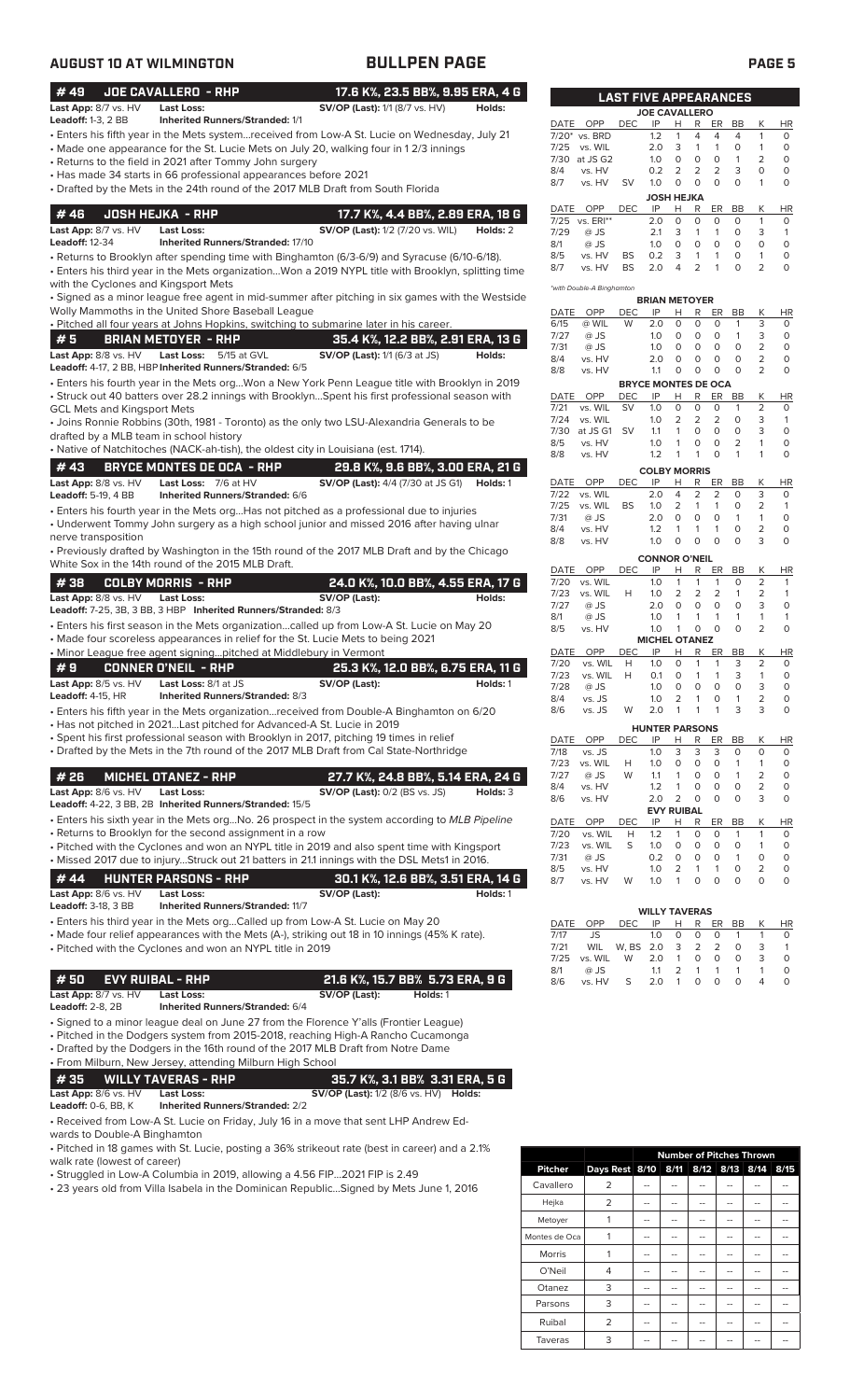|                 | Most Hits, Game4 (4x, last: Antoine Duplantis, Luis Gonzalez 7/22 vs. Wilmington) |
|-----------------|-----------------------------------------------------------------------------------|
|                 |                                                                                   |
|                 |                                                                                   |
|                 | Most Triples, Game 1(16x, last: Ronny Mauricio, 8/8 vs. Hudson Valley)            |
|                 |                                                                                   |
|                 | Home Runs, Consecutive Games Three games (2x, last: Luke Ritter, 6/18-6/21)       |
|                 |                                                                                   |
|                 |                                                                                   |
|                 |                                                                                   |
|                 |                                                                                   |
|                 |                                                                                   |
|                 | Most Strikeouts, Game4 (15x, Francisco Alvarez, 8/8 vs. Hudson Valley)            |
|                 |                                                                                   |
|                 | Most Extra-Base Hits, Game 3 (3x, Cody Bohanek, 6/15 at Wilmington)               |
|                 |                                                                                   |
|                 | <b>TEAM BATTING HIGHS</b>                                                         |
|                 |                                                                                   |
| Fowet Dune Camo | 0.0 v 2/4 vs Hudson Vallout                                                       |

**INDIVIDUAL BATTING HIGHS**

## **FIELDING**

Most Errors, Team, Game...............................................................................6 (5/7 at Asheville) Most Errors, Individual, Game....... 2 (7x, last: Ronny Mauricio, 7/30 at Jersey Shore G2) Most Double Plays Turned, Nine-Inning Game.......................... 3 (5/19 vs. Hudson Valley) Consecutive Errorless Games, Team...

## **STARTERS BY POSITION**

**C-** Alvarez (30), Uriarte (19), Mena (18), Senger (9), Gaddis (5)

**1B-** Genord (49), Vasquez (22), Ritter (5), Bohanek (4), Winaker (2)

**2B-** Ritter (37), Gonzalez (25), Walters (12), Fermin (4), Tiberi (1), Struble (1), McNeil (1), Bohanek (1)

**3B-** Baty (41), Bohanek (20), Tiberi (7), Fermin (7), Peroza (5), Gonzalez (1),

**SS-** Mauricio (66), Bohanek (6), Walters (4), Gonzalez (3), Fermin (3)

**LF-** Duplantis (38), Tiberi (12), Suozzi (9), Vasquez (7), Ashford (6), Bohanek (4), Baty (3), Winaker (1), Kleszcz (1), Struble (1)

**CF-** Duplantis (36), Hernandez (23), Mangum (8), Hernandez (8), Molina (6), Palmer (4), Ota (2), Murphy (2), Ashford (1)

**RF-** Ashford (36), Struble (15), Molina (10), Kleszcz (6), Bohanek (5), Winaker (4), Hernandez (4), Ota (1), Suozzi (1)

**DH-** Alvarez (24), Mauricio (9), Genord (8), Vasquez (8), Baty (7), Ritter (4), Bohanek (3), Tiberi (3), Hernandez (3), Senger (2), Mena (2), Walters (2), Fermin (2), Mangum (1), Ashford (1), Gaddis (1), Peroza (1), Struble (1)

## **STARTERS BY BATTING ORDER**

**1st -** Duplantis (66), Bohanek (4), Struble (3), Palmer (3), Tiberi (2), Mangum (2), Ashford (1), McNeil (1)

**2nd -** Bohanek (18), Fermin (15), Mauricio (10), Duplantis (8), Ashford (6), Gonzalez (6), Mangum (5), Winaker (4), Tiberi (3), Struble (3), Walters (2), Alvarez (2), Palmer (1) Ritter (1)

**3rd -** Mauricio (67), Baty (15)

**4th-** Baty (37), Alvarez (28), Ritter (9), Vasquez (6), Genord (2)

**5th-** Alvarez (24), Vasquez (20), Ritter (14), Bohanek (5), Genord (5), Senger (4), Ashford (4), Gonzalez (2), Ota (2), Fermin (1), Hernandez (1)

**6th-** Ritter (18), Genord (18), Ashford (11), Bohanek (7), Gonzalez (7), Hernandez (3), Peroza (3), Senger (3), Mena (2), Winaker (2), Kleszcz (2), Fermin (1), Ota (1), Suozzi (1) Tiberi (1), Uriarte (1)

**7th-** Genord (24), Ashford (12), Gonzalez (7), Tiberi (5), Vasquez (4), Bohanek (4), Ashford (3), Senger (3), Uriarte (3), Ritter (3), Hernandez (2), Kleszcz (2), Peroza (2), Walters (2), Mena (2), Suozzi (1), Winaker (1), Gaddis (1), Murphy (1)

**8th-** Tiberi (11), Hernandez (10), Genord (9), Uriarte (8), Mena (8), Vasquez (6), Walters (6), Ashford (6), Gonzalez (4), Gaddis (3), Bohanek (3), Suozzi (2), Kleszcz (2), Peroza (1), Senger (1), Molina (1), Struble (1), Murphy

**9th-** Molina (16), Hernandez (14), Struble (8), Walters (7), Uriarte (7), Mena (7), Suozzi (6), Boek (3), Gonzalez (3), Gaddis (3), Mangum (2), Kleszcz (2), Tiberi (1)

|             | <b>CATCHERS STEALING</b> |     |            |             |              | <b>MULTI-RUN INNINGS</b> |
|-------------|--------------------------|-----|------------|-------------|--------------|--------------------------|
| <b>Name</b> | CS                       | АТТ | <b>PCT</b> | <b>Runs</b> | <b>Times</b> | Last                     |
| Alvarez     | 12                       | 45  | 27%        | 6           |              | 8th, 7/11 at HV          |
| Gaddis      | Ο                        | 4   | 0%         | 5           |              | 6th, 8/6 vs. HV          |
| Mena        | 3                        | 272 | 11%        | 4           |              | 6th, 7/27 at JS          |
| Senger      | 2                        | 10  | 20%        | 3           | 25           | 3rd, 7/24 vs. WIL        |
| Uriarte     | 11                       | 31  | 35%        | 2           | 49           | 9th, 8/8 vs. HV          |
| Team        | 28                       | 119 | 24%        |             |              |                          |

|                                        |    | - 2 |  |                           |  |  | $3$ 4 5 6 7 8 9 10 + TOTALS |
|----------------------------------------|----|-----|--|---------------------------|--|--|-----------------------------|
| OPPONENTS 41 50 62 46 36 47 36 47 25 5 |    |     |  |                           |  |  | 377                         |
| <b>BKLYN</b>                           | 39 |     |  | 30 41 43 37 50 43 50 20 6 |  |  | 347                         |

## **AUGUST 10 AT WILMINGTON HIGH/LOW & CHARTS PAGE 6**

| INDIVIDUAL PITCHING HIGHS                                                   |
|-----------------------------------------------------------------------------|
|                                                                             |
|                                                                             |
|                                                                             |
|                                                                             |
| Most Strikeouts, Game, Reliever5 (3x, Michel Otanez, 6/26 vs. Jersey Shore) |
|                                                                             |
|                                                                             |
|                                                                             |
|                                                                             |
|                                                                             |
|                                                                             |
|                                                                             |

| <b>TEAM PITCHING HIGHS</b>                                                  |  |
|-----------------------------------------------------------------------------|--|
|                                                                             |  |
|                                                                             |  |
|                                                                             |  |
| Fewest Runs Allowed, Game 0 (3x, last: 7/30 at Jersey Shore G1 - 7 innings) |  |
|                                                                             |  |
|                                                                             |  |
|                                                                             |  |
|                                                                             |  |
|                                                                             |  |
|                                                                             |  |
| Most Strikeouts, Extra Innings  10 (2x, 7/7 at Hudson Valley - 10 innings)  |  |
|                                                                             |  |
|                                                                             |  |
|                                                                             |  |
|                                                                             |  |
| Most Pitchers Used, Extra Innings5 (5/23 vs. Hudson Valley - 12 innings)    |  |

|                                                                                | <b>TEAM MISCELLANEOUS</b> |
|--------------------------------------------------------------------------------|---------------------------|
|                                                                                |                           |
| Longest Game, Time, Extra-Inning Game3:30 (6/23 vs. Jersey Shore - 10 innings) |                           |
| Shortest Game, Time, Nine-Inning Game  2:20 (5/18 vs. Hudson Valley)           |                           |
|                                                                                |                           |
|                                                                                |                           |
|                                                                                |                           |
|                                                                                |                           |
|                                                                                |                           |
|                                                                                |                           |
|                                                                                |                           |
|                                                                                |                           |
|                                                                                |                           |
|                                                                                |                           |
| <b>OUTFIELD ASSISTS (11)</b>                                                   | RECORD BREAKDOWN          |

| <b>NAME</b>          | <b>TOTAL</b> | (LAST)                       |
|----------------------|--------------|------------------------------|
| Duplantis<br>Ashford | 5<br>3       | 8/5 vs. HV<br>7/23 vs. WIL   |
| Molina<br>$\cdots$   |              | 5/21 vs. HV<br>$-10 - 10011$ |

| 5/6 at ASH  |
|-------------|
| $7/6$ at HV |
|             |
|             |

| UNIFORM RECORDS          |           |  |
|--------------------------|-----------|--|
| <b>Home White</b>        | $7 - 5$   |  |
| <b>Road Gray</b>         | $13 - 27$ |  |
| <b>Championship Gold</b> | $9 - 12$  |  |
| <b>Coney Island</b>      | $0 - 2$   |  |
| Los Jefes                | $1-0$     |  |
|                          |           |  |
|                          |           |  |
|                          |           |  |
|                          |           |  |
|                          |           |  |
|                          |           |  |
|                          |           |  |
|                          |           |  |
|                          |           |  |
|                          |           |  |

**Name Umpire Date** Joe GenordDylan Bradley 7/9 at HV Ed Blankmeyer Joe Belangia 7/11 at HV

**EJECTIONS**

| Non Quality Start 26-44       |  |
|-------------------------------|--|
|                               |  |
|                               |  |
|                               |  |
| Score 4 or More Runs 29-13    |  |
|                               |  |
|                               |  |
| Do Not Allow a Home Run 18-15 |  |
| Hit More Home Runs 18-8       |  |
| Opponent Hits More HRs3-20    |  |
|                               |  |
|                               |  |
|                               |  |
|                               |  |
|                               |  |
|                               |  |
|                               |  |
|                               |  |
| Opponent Scores First 10-33   |  |
|                               |  |
|                               |  |
|                               |  |
|                               |  |
|                               |  |
|                               |  |
|                               |  |
| Last Game of Series  6-7      |  |
|                               |  |
|                               |  |
|                               |  |
|                               |  |
|                               |  |
|                               |  |

# **MISC. WINS**

Come from Behind Wins ... 13 (8/8 vs. HV)<br>Wins in Last At-Bat................6 (8/8 vs. WIL) Wins in Last At-Bat....... Walk-off Wins .....................4 (8/8 vs. WIL)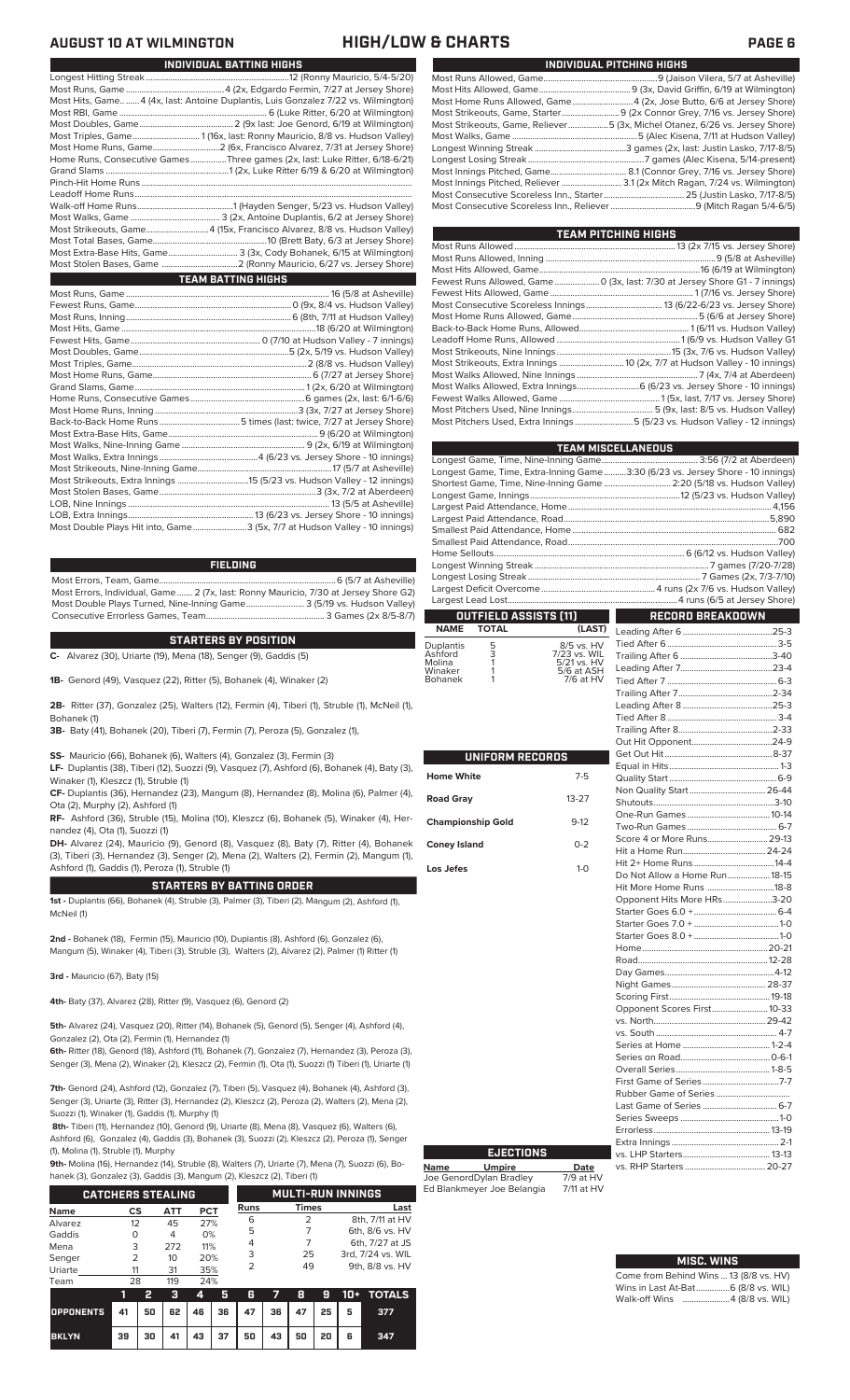## **AUGUST 10 AT WILMINGTON GAME BY GAME RESULTS**

|             |                |                      |                |           |               |                   |         | <b>GAME-BY-GAME RESULTS</b>                                             |                               |                             |             |                   |
|-------------|----------------|----------------------|----------------|-----------|---------------|-------------------|---------|-------------------------------------------------------------------------|-------------------------------|-----------------------------|-------------|-------------------|
| <b>DATE</b> | GM#            | <b>OPPONENT</b>      | W-L/TIME SCORE |           | <b>RECORD</b> | <b>POSITION</b>   | GA/GB   | <b>WINNING PITCHER</b>                                                  | <b>LOSING PITCHER</b>         | <b>SAVE</b>                 | <b>TIME</b> | <b>ATTENDANCE</b> |
| 5/4         | $\mathbf{1}$   | at Asheville         | W              | $8-2$     | $1-0$         | T <sub>1st</sub>  | $+1$    | Josh Walker (1-0)                                                       | Blair Henley (0-1)            |                             | 3:16        | 1,200             |
| 5/5         | $\overline{2}$ | at Asheville         | L              | $6-1$     | $1 - 1$       | T <sub>2</sub> nd | $-1$    | Chandler Casey (1-0)                                                    | Jose Butto (1-0)              |                             | 3:26        | 1,200             |
| 5/6         | 3              | at Asheville         | L              | $11 - 4$  | $1 - 2$       | T3rd              | $-2$    | Matt Ruppenthal (1-0)                                                   | Oscar Rojas (0-1)             |                             | 3:10        | 1,200             |
|             |                |                      |                |           |               |                   |         |                                                                         |                               |                             |             |                   |
| 5/7         | 4              | at Asheville         | L              | $13 - 7$  | $1 - 3$       | T3rd              | -3      | R.J. Freure (1-0)                                                       | Jaison Vilera (0-1)           |                             | 3:44        | 1,200             |
| 5/8         | 5              | at Asheville         | W              | $16-12$   | $2 - 3$       | T3rd              | $-3$    | Alec Kisena (1-0)                                                       | Juan Pablo Lopez (1-0)        |                             | 3:52        | 1,200             |
| 5/9         |                | at Asheville         |                |           |               |                   |         | Cancelled due to non-COVID-related illness                              |                               |                             |             |                   |
| 5/10        |                | OFF DAY              |                |           |               |                   |         |                                                                         |                               |                             |             |                   |
| 5/11        | 6              | at Greenville        | W              | $6-1$     | $3-3$         | 2 <sub>nd</sub>   | $-2.5$  | Josh Walker (2-0)                                                       | Jay Groome (0-2)              |                             | 3:00        | 1,995             |
| 5/12        | $\overline{7}$ | at Greenville        | W              | $3 - 2$   | $4 - 3$       | 2 <sub>nd</sub>   | $-1.5$  | Brian Metoyer (1-0)                                                     | Yusniel Padron-Artilles (0-2) | Mitch Ragan (1)             | 3:14        | 1,819             |
| 5/13        | 8              | at Greenville        | L              | $8 - 2$   | $4 - 4$       | 2 <sub>nd</sub>   | $-2.5$  | Chris Murphy (1-1)                                                      | Oscar Rojas (0-2)             |                             | 3:21        | 2,485             |
| 5/14        | 9              | at Greenville        | L              | $5-1$     | $4 - 5$       | 4th               | $-2.5$  | Brayan Bello (2-0)                                                      | Alec Kisena (1-1)             |                             | 2:54        | 2,732             |
| 5/15        | 10             | at Greenville        | L              | $8 - 4$   | $4-6$         | 4th               | $-3.5$  | Yorvin Pantoja (1-0)                                                    | Brian Metoyer (1-1)           |                             | 2:52        | 2,883             |
| 5/16        | 11             | at Greenville        | L              | $10-9$    | $4 - 7$       | 4th               | $-3.5$  | Jake Wallace (1-0)                                                      | Eric Orze (0-1)               |                             | 3:09        | 2,818             |
| 5/17        |                | OFF DAY              |                |           |               |                   |         |                                                                         |                               |                             |             |                   |
| 5/18        | 12             | <b>Hudson Valley</b> | L              | $4-3$     | $4 - 8$       | 5th               | $-4.5$  | Zach Greene (1-1)                                                       | Andrew Edwards (0-1)          |                             | 2:29        | 1,315             |
| 5/19        | 13             | <b>Hudson Valley</b> | W              | $14-0$    | $5-8$         | 5th               | $-3.5$  | Allan Winans (1-0)                                                      | Jhony Brito (0-1)             |                             | 3:01        | 810               |
| 5/20        | 14             | <b>Hudson Valley</b> | L              | $6-1$     | $5-9$         | 5th               | $-3.5$  | Luis Medina (2-0)                                                       | Jaison Vilera (0-2)           |                             | 2:42        | 682               |
| 5/21        | 15             | <b>Hudson Valley</b> | W              | 4-1       | $6-9$         | 5th               | $-3.5$  | Josh Walker (3-0)                                                       | Josh Maciejewski (2-1)        | Eric Orze (1)               | 2:33        | 998               |
| 5/22        | 16             | <b>Hudson Valley</b> | L              | $5-3$     | $6-10$        | 5th               | $-4.5$  | Ken Waldichuk (1-0)                                                     |                               |                             | 3:14        | 1,624             |
|             |                |                      |                |           |               |                   |         |                                                                         | Cam Opp (0-1)                 |                             |             |                   |
| 5/23        | 17             | <b>Hudson Valley</b> | W              | $6-5(12)$ | $7 - 10$      | 5th               | $-3.5$  | Josh Hejka (1-0)                                                        | Zach Greene (1-2)             |                             | 3:24        | 1,261             |
| 5/24        |                | OFF DAY              |                |           |               |                   |         |                                                                         |                               |                             |             |                   |
| 5/25        | 18             | Aberdeen             | г              | $8-1$     | $7 - 11$      | 5th               | $-4.5$  | Drew Rom (2-0)                                                          | Oscar Rojas (0-3)             |                             | 2:52        | 861               |
| 5/26        | 19             | Aberdeen             |                |           |               |                   |         | 5/26 game postponed due to rain, makeup scheduled for doubleheader 5/27 |                               |                             |             |                   |
| 5/27        | 19             | Aberdeen             | г              | $6-2(7)$  | $7 - 12$      | 5th               | $-5.5$  | Grayson Rodriguez (3-0)                                                 | Jaison Vilera (0-3)           |                             | 2:14        |                   |
|             | 20             | Aberdeen             | г              | $10-1(7)$ | $7-13$        | 5th               | $-6.5$  | Morgan McSweeney (2-0)                                                  | Cam Opp (0-2)                 |                             | 2:37        | 926               |
| 5/28        | 21             | Aberdeen             |                |           |               |                   |         | 5/28 game postponed due to rain, makeup scheduled for doubleheader 8/25 |                               |                             |             |                   |
| 5/29        | 21             | Aberdeen             | П              | $4-1$     | $7-14$        | 5th               | $-7.5$  | <b>Garrett Stallings (3-1)</b>                                          | Alec Kisena (1-2)             | <b>Connor Gillispie (1)</b> | 2:52        | 1,509             |
| 5/30        | 22             | Aberdeen             |                |           |               |                   |         | 5/30 game posted to a later date to be determined                       |                               |                             |             |                   |
| 5/31        |                | OFF DAY              |                |           |               |                   |         |                                                                         |                               |                             |             |                   |
|             |                |                      |                |           |               |                   |         | MAY [7-14]                                                              |                               |                             |             |                   |
| 6/1         | 22             | at Jersey Shore      | W              | $11-5$    | $8-14$        | T4th              | $-7.5$  | Jose Butto (1-1)                                                        | Josh Hendrickson (0-1)        |                             | 3:03        | 2,077             |
| 6/2         | 23             | at Jersey Shore      | L              | $4-1$     | $8 - 15$      | 5th               | $-8.5$  | Carlo Reyes (1-0)                                                       | Justin Lasko (0-1)            | Blake Brown (1)             | 2:44        | 1,591             |
| 6/3         | 24             | at Jersey Shore      | W              | $6 - 4$   | $9 - 15$      | 4th               | $-8.5$  | Bryce Montes de Oca (1-0)                                               | Jack Perkins (0-1)            | Brian Metoyer (1)           | 3:15        | 1,473             |
| 6/4         | 25             | at Jersey Shore      | L              | $5-4(7)$  | $9-16$        | 5th               | $-9.0$  | Aneurys Zabala (2-2)                                                    | Allan Winans (1-1)            |                             | 2:12        | 2,399             |
| 6/5         | 26             | at Jersey Shore      | L              | $5-4$     | $9 - 17$      | 5th               | $-9.0$  | Mike Adams (1-1)                                                        | Mitch Ragan (0-1)             |                             | 2:36        | 2,122             |
| 6/6         | 27             | at Jersey Shore      | L              | $11-6$    | $9-18$        | 5th               | $-9.5$  | Nick Lackney (1-0)                                                      | Jose Butto (1-2)              |                             | 3:31        | 2,041             |
| 6/7         |                | OFF DAY              |                |           |               |                   |         |                                                                         |                               |                             |             |                   |
| 6/9         | 28             | <b>Hudson Valley</b> | L              | $3-2(7)$  | $9-19$        | 5th               | $-10.5$ | Tanner Myatt (1-0)                                                      | Justin Lasko (0-2)            | Justin Wilson (1)           | 2:22        |                   |
|             | 29             | <b>Hudson Valley</b> | W              | $5-3(7)$  | 10-19         | 5th               | $-9.5$  | Eric Orze (1-1)                                                         | Luis Medina (2-1)             | Bryce Montes de Oca (1)     | 2:02        | 1,211             |
| 6/10        | 30             | <b>Hudson Valley</b> | L              | $1 - 0$   | 10-20         | 5th               | $-9.5$  | <b>Barrett Loseke (2-1)</b>                                             | Cam Opp (0-3)                 | Zach Greene (1)             | 2:37        | 1,396             |
| 6/11        | 31             | <b>Hudson Valley</b> | L              | $8-0$     | $10 - 21$     | 5th               | $-9.5$  | Ken Waldichuk (2-0)                                                     | Jaison Vilera (0-4)           |                             | 3:06        | 1,597             |
| 6/12        | 32             | <b>Hudson Valley</b> |                | $5-4$     | 10-22         | 5th               | $-9.5$  |                                                                         | Bryce Montes de Oca (1-1)     | Justin Wilson (2)           | 3:22        | 2,194             |
|             |                |                      |                |           |               |                   |         | <b>Nelson Alvarez (2-0)</b>                                             |                               |                             |             |                   |
| 6/13        | 33             |                      | г              |           |               |                   |         |                                                                         |                               |                             |             |                   |
| 6/14        |                | <b>Hudson Valley</b> | L              | $5-0$     | $10 - 23$     | 5th               | $-9.5$  | Hayden Wesneski (1-1)                                                   | Allan Winans (1-2)            |                             | 2:50        | 1,749             |
| 6/15        |                | OFF DAY              |                |           |               |                   |         |                                                                         |                               |                             |             |                   |
| 6/16        | 34             | at Wilmington        | W              | $3-1$     | $11 - 23$     | 5th               | $-8.5$  | Brian Metoyer (2-1)                                                     | Zach Brzykcy (2-1)            | Andrew Edwards (1)          | 2:21        | 1,188             |
|             | 35             | at Wilmington        | L              | $5 - 2$   | $11 - 24$     | 5th               | $-9.5$  | Amos Willingham (1-0)                                                   | Eric Orze (1-2)               | Reid Schaller (3)           | 2:51        | 700               |
| 6/17        | 36             | at Wilmington        | L              | $8 - 4$   | $11 - 25$     | 5th               | $-10.5$ | Joan Adon (3-1)                                                         | Alec Kisena (1-3)             |                             | 2:54        | 1,009             |
| 6/18        | 37             | at Wilmington        | W              | $7 - 5$   | $12 - 25$     | 5th               | $-10$   | Mitch Ragan (1-1)                                                       | Reid Schaller (1-1)           |                             | 2:52        | 2,565             |
| 6/19        | 38             | at Wilmington        | L              | $9 - 8$   | 12-26         | 5th               | $-11$   | Christian Vann (2-0)                                                    | Andrew Edwards (0-2)          |                             | 3:26        | 1,899             |
| 6/20        | 39             | at Wilmington        | W              | $13-1$    | 13-26         | 5th               | $-11$   | Justin Lasko (1-2)                                                      | Alfonso Hernanndez (0-1)      |                             | 2:44        | 2,722             |
| 6/21        |                | OFF DAY              |                |           |               |                   |         |                                                                         |                               |                             |             |                   |
| 6/22        | 40             | <b>Jersey Shore</b>  | L              | $7-5$     | 13-27         | 5th               | -12     | <b>Manuel Silva (1-0)</b>                                               | Jaison Vilera (0-5)           | Aneurys Zabala (3)          | 3:01        | 2,307             |
| 6/23        | 41             | <b>Jersey Shore</b>  | W              | $3-2(10)$ | 14-27         | 5th               | $-12$   | Mitch Ragan (2-1)                                                       | Andrew Brown (2-2)            |                             | 3:30        | 1,595             |
| 6/24        | 42             | <b>Jersey Shore</b>  | L              | $3-0$     | 14-28         | 5th               | $-13$   | Kevin Gowdy (2-3)                                                       | Jose Butto (1-3)              | Blake Brown (2)             | 2:52        | 1,906             |
| 6/25        | 43             | <b>Jersey Shore</b>  | W              | $7-2$     | 15-28         | 5th               | $-13$   | Cam Opp (1-3)                                                           | Jonathan Hughes (2-3)         |                             | 2:44        | 2,194             |
| 6/26        | 44             | <b>Jersey Shore</b>  | W              | $8-5$     | 16-28         | 5th               | $-13$   | <b>Michel Otanez (1-0)</b>                                              | Mark Potter (0-2)             |                             | 3:13        | 2,363             |
| 6/27        | 45             | <b>Jersey Shore</b>  | L              | $3-0$     | 16-29         | 5th               | $-13$   | Dominic Pipkin (2-0)                                                    | Justin Lasko (1-3)            | Blake Brown (3)             | 2:43        | 2,253             |
| 6/28        |                | OFF DAY              |                |           |               |                   |         |                                                                         |                               |                             |             |                   |
|             |                |                      |                |           |               |                   |         |                                                                         |                               |                             |             |                   |
| 6/29        | 46             | at Aberdeen          | L              | $7 - 3$   | 16-30         | 5th               | $-14$   | Garrett Stallings (4-3)                                                 | Alec Kisena (1-4)             | Garrett Farmer (4)          | 2:40        | 1,347             |
| 6/30        | 47             | at Aberdeen          | L              | $2-1(7)$  | 16-31         | 5th               | -14.5   | Clayton McGinness (1-1)                                                 | Jose Butto (1-4)              | Logan Gillaspie (1)         | 1:53        |                   |
|             | 48             | at Aberdeen          | W              | $7-6(7)$  | 17-31         | 5th               | $-14.5$ | Jaison Vilera (1-5)                                                     | Kade Strowd (0-2)             | Mitch Ragan (2)             | 2:31        | 2,405             |
|             |                |                      |                |           |               |                   |         | <b>JUNE [10-17]</b>                                                     |                               |                             |             |                   |
| 7/1         | 49             | at Aberdeen          | L              | $2-0(6)$  | 17-32         | 5th               | $-15$   | Drew Rom (5-0)                                                          | Cam (1-4)                     |                             | 1:50        | 1,077             |
| 7/2         | 50             | at Aberdeen          | W              | $6 - 5$   | 18-32         | 5th               | $-14$   | Colby Morris (1-0)                                                      | Connor Gillispie (4-4)        | Bryce Montes de Oca (2)     | 3:56        | 2,004             |
| 7/3         | 51             | at Aberdeen          | L              | $4 - 3$   | 18-33         | 5th               | -14.5   | Xavier Moore (1-0)                                                      | Mitch Ragan (2-2)             |                             | 3:00        | 4,668             |
| 7/4         | 52             | at Aberdeen          | L              | $7 - 2$   | 18-34         | 5th               | $-15.5$ | Garrett Stallings (5-3)                                                 | Alec Kisena (1-5)             |                             | 2:31        | 3,001             |
| 7/5         |                | OFF DAY              |                |           |               |                   |         |                                                                         |                               |                             |             |                   |
| 7/6         | 53             | at Hudson Valley     | L              | $9 - 7$   | 18-35         | 5th               | $-16.5$ | Charlie Ruegger (4-4)                                                   | Bryce Montes de Oca (1-2)     | Derek Craft (2)             | 3:15        | 1,687             |
| 7/7         | 54             | at Hudson Valley     | L              | $3-2(10)$ | 18-36         | 5th               | $-17.5$ | Barrett Loseke (3-1)                                                    | Josh Hejka (1-1)              |                             | 2:55        | 2,688             |
| 7/8         | 55             | at Hudson Valley     | 7:05 p.m.      |           |               |                   |         | Game postponed due to rain, doubleheader scheduled for 7/10             |                               |                             |             |                   |
| 7/9         | 55             | at Hudson Valley     | L              | $6 - 4$   | 18-37         | 5th               | $-18.5$ | Jhony Brito (3-3)                                                       | Cam Opp (1-5)                 |                             | 3:06        | 3,896             |
| 7/10        | 56             | at Hudson Valley     | L              | $7-1(7)$  | 18-38         | 5th               | $-19.5$ | Mitch Spence (3-1)                                                      | Connor Grey (0-1)             |                             | 2:22        |                   |
|             | 57             | at Hudson Valley     | L              | $5-0(7)$  | 18-39         | 5th               | $-20.5$ | Nick Ernst (4-0)                                                        | Justin Lasko (1-4)            |                             | 2:03        | 3,111             |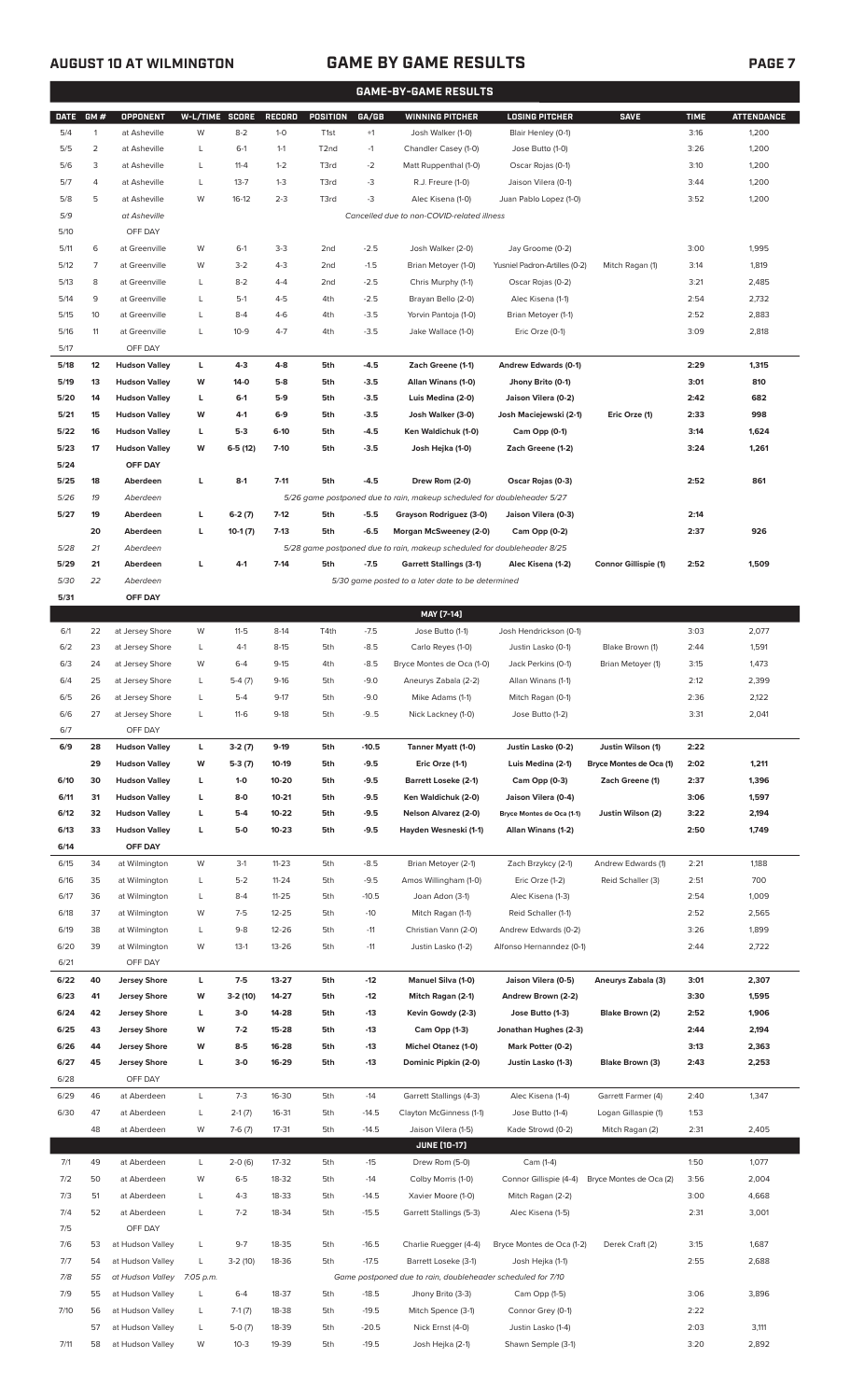**AUGUST 10 AT WILMINGTON GAME-BY-GAME PAGE 8**

| 59<br>$-19.5$<br>2,681<br>7/13<br><b>Jersey Shore</b><br>W<br>$1 - 0$<br>20-39<br>5th<br>Michel Otanez (2-0)<br>Blake Brown (0-1)<br>2:34<br>$-19.5$<br>7/14<br>60<br><b>Jersey Shore</b><br>L<br>$3-2$<br>20-40<br>5th<br>3:13<br>1,898<br>Carlo Reyes (2-1)<br>Andrew Edwards (0-3)<br>7/15<br>61<br><b>Jersey Shore</b><br>L<br>$13 - 3$<br>20-41<br>-19<br>Dominic Popkin (4-1)<br>1,595<br>5th<br>Cam Opp (1-6)<br>Aiden Anderson (2)<br>3:24<br>W<br>7/16<br>62<br><b>Jersey Shore</b><br>$6-1$<br>21-41<br>5th<br>-19<br>Connor Grey (1-1)<br>2:50<br>1,949<br>Tom Sutera (0-1)<br>W<br>7/17<br>63<br><b>Jersey Shore</b><br>$6-1$<br>22-41<br>5th<br>-19<br>Justin Lasko (2-4)<br>Kevin Gowdy (3-5)<br>2:56<br>2,422<br>Г<br>$7-1$<br>7/18<br>64<br>22-42<br>5th<br>$-20$<br>Tyler Burch (3)<br>2:52<br>1,570<br><b>Jersey Shore</b><br>Carlo Reyes (3-1)<br>Alec Kisena (1-6)<br>7/19<br>OFF DAY<br>65<br>7/20<br>Wilmington<br>W<br>23-42<br>-20<br>Jaison Vilera (2-5)<br>Evan Lee (1-3)<br>Hejka<br>3:18<br>1,086<br>8-6<br>5th<br>7/21<br>66<br>Wilmington<br>W<br>$5-3$<br>24-42<br>5th<br>-20<br>Willy Taveras (1-0)<br>Kyle Hinton (0-1)<br>2:53<br>1,456<br>Bryce Montes de Oca (3)<br>7/22<br>67<br>Wilmington<br>W<br>$10-2$<br>25-42<br>-20<br>Justin Lasko (3-4)<br>Alex Troop (4-4)<br>3:00<br>3,430<br>5th<br>7/23<br>68<br>Wilmington<br>W<br>$5-4$<br>26-42<br>5th<br>-19<br>J.T. Ginn (1-0)<br><b>Mitchell Parker (0-1)</b><br>7/24<br>W<br>69<br>Wilmington<br>$8-3$<br>27-42<br>5th<br>-18<br>Mitch Ragan (1-0)<br>Joan Udon (3-4)<br>3:12<br>2,924<br>7/25<br>70<br>W<br>$5-4$<br>$-18$<br>1,703<br>Wilmington<br>28-42<br>5th<br><b>Willy Taveras (2-0)</b><br>Kyle Hinton (0-2)<br>3:12<br>7/26<br>OFF DAY<br>7/27<br>71<br>W<br>29-42<br>$-17$<br>3,270<br>at Jersey Shore<br>$14 - 5$<br>5th<br>Hunter Parsons (1-0)<br>Jonathan Hughes (3-5)<br>3:04<br>7/28<br>29-43<br>$-17$<br>72<br>at Jersey Shore<br>L<br>$3-1$<br>5th<br>Jhordany Mezquita (2-5)<br>Cam Opp (1-7)<br>Tyler Burch (4)<br>3:04<br>2,590<br>7/29<br>73<br>at Jersey Shore<br>Game postponed due to rain, doubleheader scheduled for 7/30<br>7/30<br>$-17.5$<br>73<br>at Jersey Shore<br>W<br>$4-0(7)$<br>30-43<br>5th<br>Dominic Pipkin (4-2)<br>2:20<br>Justin Lasko (4-4)<br>Bryce Montes de Oca (4)<br>7/30<br>$-17$<br>74<br>at Jersey Shore<br>L<br>$3-0(7)$<br>30-44<br>5th<br>Ethan Lindow (3-4)<br>J.T. Ginn (1-1)<br>1:46<br>5,890<br>7/31<br>75<br>4,044<br>at Jersey Shore<br>L<br>$4 - 3$<br>30-45<br>5th<br>$-18$<br>Victor Vargas (1-0)<br>2:49<br>Alec Kisena (1-7)<br>Manuel Silva (2)<br><b>JULY [13-14]</b><br>30-46<br>$-19$<br>8/1<br>76<br>at Jersey Shore<br>L<br>$4-3$<br>5th<br>Tom Sutera (2-2)<br>Conner O'Neil (0-1)<br>Blake Brown (5)<br>2:42<br>2,535<br>8/2<br>OFF DAY<br>77<br>L<br>$-20$<br>8/3<br><b>Hudson Valley</b><br>5-0<br>30-47<br>5th<br>Randy Vasquez (2-0)<br>Jaison Vilera (2-6)<br>3:01<br>1,253<br>8/4<br>78<br><b>Hudson Valley</b><br>L<br>$3-2$<br>30-48<br>5th<br>$-21$<br>Mitch Spence (4-2)<br>Cam Opp (1-8)<br>Derek Craft (4)<br>2:58<br>2,611<br>8/5<br>Г<br>$-22$<br>79<br><b>Hudson Valley</b><br>$5-3$<br>30-49<br>5th<br>Anderson Munoz (1-0)<br>Justin Lasko (4-5)<br><b>Carlos Espinal (1)</b><br>3:34<br>1,401<br>8/6<br>$-21$<br>80<br><b>Hudson Valley</b><br>W<br>$9-6$<br>31-49<br>5th<br>Michel Otanez (3-0)<br>Matt Sauer (0-1)<br><b>Willy Taveras (1)</b><br>3:29<br>2,473<br>8/7<br>$-20$<br>81<br><b>Hudson Valley</b><br>W<br>$5-4$<br>32-49<br>5th<br>Evy Ruibal (1-0)<br><b>Nelson Alvarez (3-2)</b><br>Joe Cavallaro (1)<br>3:10<br>4,156<br>8/8<br>W<br>82<br><b>Hudson Valley</b><br>$5-4$<br>33-49<br>5th<br>-19<br>Colby Morris (2-0)<br>Derek Craft (1-2)<br>3:05<br>2,942<br>8/9<br>OFF DAY<br>8/10<br>83<br>7:05 p.m.<br>at Wilmington<br>8/11<br>84<br>7:05 p.m.<br>at Wilmington<br>8/12<br>85<br>at Wilmington<br>7:05 p.m.<br>8/13<br>86<br>7:05 p.m.<br>at Wilmington<br>8/14<br>87<br>at Wilmington<br>6:05 p.m.<br>8/15<br>88<br>at Wilmington<br>1:05 p.m.<br>8/16<br>OFF DAY<br>8/17<br>89<br>at Hudson Valley<br>7:05 p.m.<br>8/18<br>90<br>at Hudson Valley 7:05 p.m.<br>8/19<br>91<br>at Hudson Valley 7:05 p.m.<br>8/20<br>92<br>at Hudson Valley<br>7:05 p.m.<br>8/21<br>93<br>at Hudson Valley<br>6:05 p.m.<br>8/22<br>94<br>at Hudson Valley<br>4:35 p.m.<br>8/23<br>OFF DAY<br>8/24<br>95<br>Aberdeen<br>7:00 p.m.<br>8/25<br>96<br>Aberdeen<br>5:00 p.m.<br>97<br>DH<br>Aberdeen<br>98<br>8/26<br>Aberdeen<br>7:00 p.m.<br>99<br>8/27<br>Aberdeen<br>7:00 p.m.<br>8/28<br>100<br>Aberdeen<br>6:00 p.m.<br>8/29<br>101<br>Aberdeen<br>4:00 p.m.<br>8/30<br>OFF DAY<br>8/31<br>102<br>Wilmington<br>6:30 p.m.<br>AUGUST [3-4]<br>103<br>9/1<br>7:00 p.m.<br>Wilmington<br>9/2<br>104<br>Wilmington<br>7:00 p.m.<br>9/3<br>105<br>7:00 p.m.<br>Wilmington<br>106<br>9/4<br>Wilmington<br>6:00 p.m.<br>9/5<br>107<br>Wilmington<br>4:00 p.m.<br>9/6<br>OFF DAY<br>9/7<br>108<br>at Hudson Valley<br>7:05 p.m.<br>9/8<br>109<br>at Hudson Valley<br>7:05 p.m.<br>9/9<br>at Hudson Valley 7:05 p.m.<br>110<br>9/10<br>at Hudson Valley<br>7:05 p.m.<br>111<br>9/11<br>at Hudson Valley<br>112<br>6:05 p.m.<br>9/12<br>113<br>at Hudson Valley<br>4:35 p.m.<br>OFF DAY<br>9/13<br>9/14<br>114<br><b>Jersey Shore</b><br>7:00 p.m.<br>9/15<br>115<br><b>Jersey Shore</b><br>7:00 p.m.<br>9/16<br>116<br><b>Jersey Shore</b><br>7:00 p.m.<br>9/17<br>117<br><b>Jersey Shore</b><br>7:00 p.m.<br>9/18<br>118<br><b>Jersey Shore</b><br>4:00 p.m.<br>9/19<br>119<br><b>Jersey Shore</b><br>1:00 p.m. | DATE GM #<br>7/12 | <b>OPPONENT</b><br>OFF DAY | W-L/TIME SCORE | <b>RECORD</b> | POSITION | GA/GB | WINNING PITCHER | LOSING PITCHER | <b>SAVE</b> | <b>TIME</b> | <b>ATTENDANCE</b> |
|-------------------------------------------------------------------------------------------------------------------------------------------------------------------------------------------------------------------------------------------------------------------------------------------------------------------------------------------------------------------------------------------------------------------------------------------------------------------------------------------------------------------------------------------------------------------------------------------------------------------------------------------------------------------------------------------------------------------------------------------------------------------------------------------------------------------------------------------------------------------------------------------------------------------------------------------------------------------------------------------------------------------------------------------------------------------------------------------------------------------------------------------------------------------------------------------------------------------------------------------------------------------------------------------------------------------------------------------------------------------------------------------------------------------------------------------------------------------------------------------------------------------------------------------------------------------------------------------------------------------------------------------------------------------------------------------------------------------------------------------------------------------------------------------------------------------------------------------------------------------------------------------------------------------------------------------------------------------------------------------------------------------------------------------------------------------------------------------------------------------------------------------------------------------------------------------------------------------------------------------------------------------------------------------------------------------------------------------------------------------------------------------------------------------------------------------------------------------------------------------------------------------------------------------------------------------------------------------------------------------------------------------------------------------------------------------------------------------------------------------------------------------------------------------------------------------------------------------------------------------------------------------------------------------------------------------------------------------------------------------------------------------------------------------------------------------------------------------------------------------------------------------------------------------------------------------------------------------------------------------------------------------------------------------------------------------------------------------------------------------------------------------------------------------------------------------------------------------------------------------------------------------------------------------------------------------------------------------------------------------------------------------------------------------------------------------------------------------------------------------------------------------------------------------------------------------------------------------------------------------------------------------------------------------------------------------------------------------------------------------------------------------------------------------------------------------------------------------------------------------------------------------------------------------------------------------------------------------------------------------------------------------------------------------------------------------------------------------------------------------------------------------------------------------------------------------------------------------------------------------------------------------------------------------------------------------------------------------------------------------------------------------------------------------------------------------------------------------------------------------------------------------------------------------------------------------------------------------------------------------------------------------------------------------------------------------------------------------------------------------------------------------------------------------------------------------------------------------------------------------------------------------------------------------------------------------------------------------------------------------------------------------------------------------------------------------------------------------------------------------------------------------------------------------------------------------------------------------------------------------------------------------------------------------------------------------------------------------------------|-------------------|----------------------------|----------------|---------------|----------|-------|-----------------|----------------|-------------|-------------|-------------------|
|                                                                                                                                                                                                                                                                                                                                                                                                                                                                                                                                                                                                                                                                                                                                                                                                                                                                                                                                                                                                                                                                                                                                                                                                                                                                                                                                                                                                                                                                                                                                                                                                                                                                                                                                                                                                                                                                                                                                                                                                                                                                                                                                                                                                                                                                                                                                                                                                                                                                                                                                                                                                                                                                                                                                                                                                                                                                                                                                                                                                                                                                                                                                                                                                                                                                                                                                                                                                                                                                                                                                                                                                                                                                                                                                                                                                                                                                                                                                                                                                                                                                                                                                                                                                                                                                                                                                                                                                                                                                                                                                                                                                                                                                                                                                                                                                                                                                                                                                                                                                                                                                                                                                                                                                                                                                                                                                                                                                                                                                                                                                                                                                       |                   |                            |                |               |          |       |                 |                |             |             |                   |
|                                                                                                                                                                                                                                                                                                                                                                                                                                                                                                                                                                                                                                                                                                                                                                                                                                                                                                                                                                                                                                                                                                                                                                                                                                                                                                                                                                                                                                                                                                                                                                                                                                                                                                                                                                                                                                                                                                                                                                                                                                                                                                                                                                                                                                                                                                                                                                                                                                                                                                                                                                                                                                                                                                                                                                                                                                                                                                                                                                                                                                                                                                                                                                                                                                                                                                                                                                                                                                                                                                                                                                                                                                                                                                                                                                                                                                                                                                                                                                                                                                                                                                                                                                                                                                                                                                                                                                                                                                                                                                                                                                                                                                                                                                                                                                                                                                                                                                                                                                                                                                                                                                                                                                                                                                                                                                                                                                                                                                                                                                                                                                                                       |                   |                            |                |               |          |       |                 |                |             |             |                   |
|                                                                                                                                                                                                                                                                                                                                                                                                                                                                                                                                                                                                                                                                                                                                                                                                                                                                                                                                                                                                                                                                                                                                                                                                                                                                                                                                                                                                                                                                                                                                                                                                                                                                                                                                                                                                                                                                                                                                                                                                                                                                                                                                                                                                                                                                                                                                                                                                                                                                                                                                                                                                                                                                                                                                                                                                                                                                                                                                                                                                                                                                                                                                                                                                                                                                                                                                                                                                                                                                                                                                                                                                                                                                                                                                                                                                                                                                                                                                                                                                                                                                                                                                                                                                                                                                                                                                                                                                                                                                                                                                                                                                                                                                                                                                                                                                                                                                                                                                                                                                                                                                                                                                                                                                                                                                                                                                                                                                                                                                                                                                                                                                       |                   |                            |                |               |          |       |                 |                |             |             |                   |
|                                                                                                                                                                                                                                                                                                                                                                                                                                                                                                                                                                                                                                                                                                                                                                                                                                                                                                                                                                                                                                                                                                                                                                                                                                                                                                                                                                                                                                                                                                                                                                                                                                                                                                                                                                                                                                                                                                                                                                                                                                                                                                                                                                                                                                                                                                                                                                                                                                                                                                                                                                                                                                                                                                                                                                                                                                                                                                                                                                                                                                                                                                                                                                                                                                                                                                                                                                                                                                                                                                                                                                                                                                                                                                                                                                                                                                                                                                                                                                                                                                                                                                                                                                                                                                                                                                                                                                                                                                                                                                                                                                                                                                                                                                                                                                                                                                                                                                                                                                                                                                                                                                                                                                                                                                                                                                                                                                                                                                                                                                                                                                                                       |                   |                            |                |               |          |       |                 |                |             |             |                   |
|                                                                                                                                                                                                                                                                                                                                                                                                                                                                                                                                                                                                                                                                                                                                                                                                                                                                                                                                                                                                                                                                                                                                                                                                                                                                                                                                                                                                                                                                                                                                                                                                                                                                                                                                                                                                                                                                                                                                                                                                                                                                                                                                                                                                                                                                                                                                                                                                                                                                                                                                                                                                                                                                                                                                                                                                                                                                                                                                                                                                                                                                                                                                                                                                                                                                                                                                                                                                                                                                                                                                                                                                                                                                                                                                                                                                                                                                                                                                                                                                                                                                                                                                                                                                                                                                                                                                                                                                                                                                                                                                                                                                                                                                                                                                                                                                                                                                                                                                                                                                                                                                                                                                                                                                                                                                                                                                                                                                                                                                                                                                                                                                       |                   |                            |                |               |          |       |                 |                |             |             |                   |
|                                                                                                                                                                                                                                                                                                                                                                                                                                                                                                                                                                                                                                                                                                                                                                                                                                                                                                                                                                                                                                                                                                                                                                                                                                                                                                                                                                                                                                                                                                                                                                                                                                                                                                                                                                                                                                                                                                                                                                                                                                                                                                                                                                                                                                                                                                                                                                                                                                                                                                                                                                                                                                                                                                                                                                                                                                                                                                                                                                                                                                                                                                                                                                                                                                                                                                                                                                                                                                                                                                                                                                                                                                                                                                                                                                                                                                                                                                                                                                                                                                                                                                                                                                                                                                                                                                                                                                                                                                                                                                                                                                                                                                                                                                                                                                                                                                                                                                                                                                                                                                                                                                                                                                                                                                                                                                                                                                                                                                                                                                                                                                                                       |                   |                            |                |               |          |       |                 |                |             |             |                   |
|                                                                                                                                                                                                                                                                                                                                                                                                                                                                                                                                                                                                                                                                                                                                                                                                                                                                                                                                                                                                                                                                                                                                                                                                                                                                                                                                                                                                                                                                                                                                                                                                                                                                                                                                                                                                                                                                                                                                                                                                                                                                                                                                                                                                                                                                                                                                                                                                                                                                                                                                                                                                                                                                                                                                                                                                                                                                                                                                                                                                                                                                                                                                                                                                                                                                                                                                                                                                                                                                                                                                                                                                                                                                                                                                                                                                                                                                                                                                                                                                                                                                                                                                                                                                                                                                                                                                                                                                                                                                                                                                                                                                                                                                                                                                                                                                                                                                                                                                                                                                                                                                                                                                                                                                                                                                                                                                                                                                                                                                                                                                                                                                       |                   |                            |                |               |          |       |                 |                |             |             |                   |
|                                                                                                                                                                                                                                                                                                                                                                                                                                                                                                                                                                                                                                                                                                                                                                                                                                                                                                                                                                                                                                                                                                                                                                                                                                                                                                                                                                                                                                                                                                                                                                                                                                                                                                                                                                                                                                                                                                                                                                                                                                                                                                                                                                                                                                                                                                                                                                                                                                                                                                                                                                                                                                                                                                                                                                                                                                                                                                                                                                                                                                                                                                                                                                                                                                                                                                                                                                                                                                                                                                                                                                                                                                                                                                                                                                                                                                                                                                                                                                                                                                                                                                                                                                                                                                                                                                                                                                                                                                                                                                                                                                                                                                                                                                                                                                                                                                                                                                                                                                                                                                                                                                                                                                                                                                                                                                                                                                                                                                                                                                                                                                                                       |                   |                            |                |               |          |       |                 |                |             |             |                   |
|                                                                                                                                                                                                                                                                                                                                                                                                                                                                                                                                                                                                                                                                                                                                                                                                                                                                                                                                                                                                                                                                                                                                                                                                                                                                                                                                                                                                                                                                                                                                                                                                                                                                                                                                                                                                                                                                                                                                                                                                                                                                                                                                                                                                                                                                                                                                                                                                                                                                                                                                                                                                                                                                                                                                                                                                                                                                                                                                                                                                                                                                                                                                                                                                                                                                                                                                                                                                                                                                                                                                                                                                                                                                                                                                                                                                                                                                                                                                                                                                                                                                                                                                                                                                                                                                                                                                                                                                                                                                                                                                                                                                                                                                                                                                                                                                                                                                                                                                                                                                                                                                                                                                                                                                                                                                                                                                                                                                                                                                                                                                                                                                       |                   |                            |                |               |          |       |                 |                |             |             |                   |
|                                                                                                                                                                                                                                                                                                                                                                                                                                                                                                                                                                                                                                                                                                                                                                                                                                                                                                                                                                                                                                                                                                                                                                                                                                                                                                                                                                                                                                                                                                                                                                                                                                                                                                                                                                                                                                                                                                                                                                                                                                                                                                                                                                                                                                                                                                                                                                                                                                                                                                                                                                                                                                                                                                                                                                                                                                                                                                                                                                                                                                                                                                                                                                                                                                                                                                                                                                                                                                                                                                                                                                                                                                                                                                                                                                                                                                                                                                                                                                                                                                                                                                                                                                                                                                                                                                                                                                                                                                                                                                                                                                                                                                                                                                                                                                                                                                                                                                                                                                                                                                                                                                                                                                                                                                                                                                                                                                                                                                                                                                                                                                                                       |                   |                            |                |               |          |       |                 |                |             |             |                   |
|                                                                                                                                                                                                                                                                                                                                                                                                                                                                                                                                                                                                                                                                                                                                                                                                                                                                                                                                                                                                                                                                                                                                                                                                                                                                                                                                                                                                                                                                                                                                                                                                                                                                                                                                                                                                                                                                                                                                                                                                                                                                                                                                                                                                                                                                                                                                                                                                                                                                                                                                                                                                                                                                                                                                                                                                                                                                                                                                                                                                                                                                                                                                                                                                                                                                                                                                                                                                                                                                                                                                                                                                                                                                                                                                                                                                                                                                                                                                                                                                                                                                                                                                                                                                                                                                                                                                                                                                                                                                                                                                                                                                                                                                                                                                                                                                                                                                                                                                                                                                                                                                                                                                                                                                                                                                                                                                                                                                                                                                                                                                                                                                       |                   |                            |                |               |          |       |                 |                |             |             |                   |
|                                                                                                                                                                                                                                                                                                                                                                                                                                                                                                                                                                                                                                                                                                                                                                                                                                                                                                                                                                                                                                                                                                                                                                                                                                                                                                                                                                                                                                                                                                                                                                                                                                                                                                                                                                                                                                                                                                                                                                                                                                                                                                                                                                                                                                                                                                                                                                                                                                                                                                                                                                                                                                                                                                                                                                                                                                                                                                                                                                                                                                                                                                                                                                                                                                                                                                                                                                                                                                                                                                                                                                                                                                                                                                                                                                                                                                                                                                                                                                                                                                                                                                                                                                                                                                                                                                                                                                                                                                                                                                                                                                                                                                                                                                                                                                                                                                                                                                                                                                                                                                                                                                                                                                                                                                                                                                                                                                                                                                                                                                                                                                                                       |                   |                            |                |               |          |       |                 |                |             |             |                   |
|                                                                                                                                                                                                                                                                                                                                                                                                                                                                                                                                                                                                                                                                                                                                                                                                                                                                                                                                                                                                                                                                                                                                                                                                                                                                                                                                                                                                                                                                                                                                                                                                                                                                                                                                                                                                                                                                                                                                                                                                                                                                                                                                                                                                                                                                                                                                                                                                                                                                                                                                                                                                                                                                                                                                                                                                                                                                                                                                                                                                                                                                                                                                                                                                                                                                                                                                                                                                                                                                                                                                                                                                                                                                                                                                                                                                                                                                                                                                                                                                                                                                                                                                                                                                                                                                                                                                                                                                                                                                                                                                                                                                                                                                                                                                                                                                                                                                                                                                                                                                                                                                                                                                                                                                                                                                                                                                                                                                                                                                                                                                                                                                       |                   |                            |                |               |          |       |                 |                |             |             |                   |
|                                                                                                                                                                                                                                                                                                                                                                                                                                                                                                                                                                                                                                                                                                                                                                                                                                                                                                                                                                                                                                                                                                                                                                                                                                                                                                                                                                                                                                                                                                                                                                                                                                                                                                                                                                                                                                                                                                                                                                                                                                                                                                                                                                                                                                                                                                                                                                                                                                                                                                                                                                                                                                                                                                                                                                                                                                                                                                                                                                                                                                                                                                                                                                                                                                                                                                                                                                                                                                                                                                                                                                                                                                                                                                                                                                                                                                                                                                                                                                                                                                                                                                                                                                                                                                                                                                                                                                                                                                                                                                                                                                                                                                                                                                                                                                                                                                                                                                                                                                                                                                                                                                                                                                                                                                                                                                                                                                                                                                                                                                                                                                                                       |                   |                            |                |               |          |       |                 |                |             |             |                   |
|                                                                                                                                                                                                                                                                                                                                                                                                                                                                                                                                                                                                                                                                                                                                                                                                                                                                                                                                                                                                                                                                                                                                                                                                                                                                                                                                                                                                                                                                                                                                                                                                                                                                                                                                                                                                                                                                                                                                                                                                                                                                                                                                                                                                                                                                                                                                                                                                                                                                                                                                                                                                                                                                                                                                                                                                                                                                                                                                                                                                                                                                                                                                                                                                                                                                                                                                                                                                                                                                                                                                                                                                                                                                                                                                                                                                                                                                                                                                                                                                                                                                                                                                                                                                                                                                                                                                                                                                                                                                                                                                                                                                                                                                                                                                                                                                                                                                                                                                                                                                                                                                                                                                                                                                                                                                                                                                                                                                                                                                                                                                                                                                       |                   |                            |                |               |          |       |                 |                |             |             |                   |
|                                                                                                                                                                                                                                                                                                                                                                                                                                                                                                                                                                                                                                                                                                                                                                                                                                                                                                                                                                                                                                                                                                                                                                                                                                                                                                                                                                                                                                                                                                                                                                                                                                                                                                                                                                                                                                                                                                                                                                                                                                                                                                                                                                                                                                                                                                                                                                                                                                                                                                                                                                                                                                                                                                                                                                                                                                                                                                                                                                                                                                                                                                                                                                                                                                                                                                                                                                                                                                                                                                                                                                                                                                                                                                                                                                                                                                                                                                                                                                                                                                                                                                                                                                                                                                                                                                                                                                                                                                                                                                                                                                                                                                                                                                                                                                                                                                                                                                                                                                                                                                                                                                                                                                                                                                                                                                                                                                                                                                                                                                                                                                                                       |                   |                            |                |               |          |       |                 |                |             |             |                   |
|                                                                                                                                                                                                                                                                                                                                                                                                                                                                                                                                                                                                                                                                                                                                                                                                                                                                                                                                                                                                                                                                                                                                                                                                                                                                                                                                                                                                                                                                                                                                                                                                                                                                                                                                                                                                                                                                                                                                                                                                                                                                                                                                                                                                                                                                                                                                                                                                                                                                                                                                                                                                                                                                                                                                                                                                                                                                                                                                                                                                                                                                                                                                                                                                                                                                                                                                                                                                                                                                                                                                                                                                                                                                                                                                                                                                                                                                                                                                                                                                                                                                                                                                                                                                                                                                                                                                                                                                                                                                                                                                                                                                                                                                                                                                                                                                                                                                                                                                                                                                                                                                                                                                                                                                                                                                                                                                                                                                                                                                                                                                                                                                       |                   |                            |                |               |          |       |                 |                |             |             |                   |
|                                                                                                                                                                                                                                                                                                                                                                                                                                                                                                                                                                                                                                                                                                                                                                                                                                                                                                                                                                                                                                                                                                                                                                                                                                                                                                                                                                                                                                                                                                                                                                                                                                                                                                                                                                                                                                                                                                                                                                                                                                                                                                                                                                                                                                                                                                                                                                                                                                                                                                                                                                                                                                                                                                                                                                                                                                                                                                                                                                                                                                                                                                                                                                                                                                                                                                                                                                                                                                                                                                                                                                                                                                                                                                                                                                                                                                                                                                                                                                                                                                                                                                                                                                                                                                                                                                                                                                                                                                                                                                                                                                                                                                                                                                                                                                                                                                                                                                                                                                                                                                                                                                                                                                                                                                                                                                                                                                                                                                                                                                                                                                                                       |                   |                            |                |               |          |       |                 |                |             |             |                   |
|                                                                                                                                                                                                                                                                                                                                                                                                                                                                                                                                                                                                                                                                                                                                                                                                                                                                                                                                                                                                                                                                                                                                                                                                                                                                                                                                                                                                                                                                                                                                                                                                                                                                                                                                                                                                                                                                                                                                                                                                                                                                                                                                                                                                                                                                                                                                                                                                                                                                                                                                                                                                                                                                                                                                                                                                                                                                                                                                                                                                                                                                                                                                                                                                                                                                                                                                                                                                                                                                                                                                                                                                                                                                                                                                                                                                                                                                                                                                                                                                                                                                                                                                                                                                                                                                                                                                                                                                                                                                                                                                                                                                                                                                                                                                                                                                                                                                                                                                                                                                                                                                                                                                                                                                                                                                                                                                                                                                                                                                                                                                                                                                       |                   |                            |                |               |          |       |                 |                |             |             |                   |
|                                                                                                                                                                                                                                                                                                                                                                                                                                                                                                                                                                                                                                                                                                                                                                                                                                                                                                                                                                                                                                                                                                                                                                                                                                                                                                                                                                                                                                                                                                                                                                                                                                                                                                                                                                                                                                                                                                                                                                                                                                                                                                                                                                                                                                                                                                                                                                                                                                                                                                                                                                                                                                                                                                                                                                                                                                                                                                                                                                                                                                                                                                                                                                                                                                                                                                                                                                                                                                                                                                                                                                                                                                                                                                                                                                                                                                                                                                                                                                                                                                                                                                                                                                                                                                                                                                                                                                                                                                                                                                                                                                                                                                                                                                                                                                                                                                                                                                                                                                                                                                                                                                                                                                                                                                                                                                                                                                                                                                                                                                                                                                                                       |                   |                            |                |               |          |       |                 |                |             |             |                   |
|                                                                                                                                                                                                                                                                                                                                                                                                                                                                                                                                                                                                                                                                                                                                                                                                                                                                                                                                                                                                                                                                                                                                                                                                                                                                                                                                                                                                                                                                                                                                                                                                                                                                                                                                                                                                                                                                                                                                                                                                                                                                                                                                                                                                                                                                                                                                                                                                                                                                                                                                                                                                                                                                                                                                                                                                                                                                                                                                                                                                                                                                                                                                                                                                                                                                                                                                                                                                                                                                                                                                                                                                                                                                                                                                                                                                                                                                                                                                                                                                                                                                                                                                                                                                                                                                                                                                                                                                                                                                                                                                                                                                                                                                                                                                                                                                                                                                                                                                                                                                                                                                                                                                                                                                                                                                                                                                                                                                                                                                                                                                                                                                       |                   |                            |                |               |          |       |                 |                |             |             |                   |
|                                                                                                                                                                                                                                                                                                                                                                                                                                                                                                                                                                                                                                                                                                                                                                                                                                                                                                                                                                                                                                                                                                                                                                                                                                                                                                                                                                                                                                                                                                                                                                                                                                                                                                                                                                                                                                                                                                                                                                                                                                                                                                                                                                                                                                                                                                                                                                                                                                                                                                                                                                                                                                                                                                                                                                                                                                                                                                                                                                                                                                                                                                                                                                                                                                                                                                                                                                                                                                                                                                                                                                                                                                                                                                                                                                                                                                                                                                                                                                                                                                                                                                                                                                                                                                                                                                                                                                                                                                                                                                                                                                                                                                                                                                                                                                                                                                                                                                                                                                                                                                                                                                                                                                                                                                                                                                                                                                                                                                                                                                                                                                                                       |                   |                            |                |               |          |       |                 |                |             |             |                   |
|                                                                                                                                                                                                                                                                                                                                                                                                                                                                                                                                                                                                                                                                                                                                                                                                                                                                                                                                                                                                                                                                                                                                                                                                                                                                                                                                                                                                                                                                                                                                                                                                                                                                                                                                                                                                                                                                                                                                                                                                                                                                                                                                                                                                                                                                                                                                                                                                                                                                                                                                                                                                                                                                                                                                                                                                                                                                                                                                                                                                                                                                                                                                                                                                                                                                                                                                                                                                                                                                                                                                                                                                                                                                                                                                                                                                                                                                                                                                                                                                                                                                                                                                                                                                                                                                                                                                                                                                                                                                                                                                                                                                                                                                                                                                                                                                                                                                                                                                                                                                                                                                                                                                                                                                                                                                                                                                                                                                                                                                                                                                                                                                       |                   |                            |                |               |          |       |                 |                |             |             |                   |
|                                                                                                                                                                                                                                                                                                                                                                                                                                                                                                                                                                                                                                                                                                                                                                                                                                                                                                                                                                                                                                                                                                                                                                                                                                                                                                                                                                                                                                                                                                                                                                                                                                                                                                                                                                                                                                                                                                                                                                                                                                                                                                                                                                                                                                                                                                                                                                                                                                                                                                                                                                                                                                                                                                                                                                                                                                                                                                                                                                                                                                                                                                                                                                                                                                                                                                                                                                                                                                                                                                                                                                                                                                                                                                                                                                                                                                                                                                                                                                                                                                                                                                                                                                                                                                                                                                                                                                                                                                                                                                                                                                                                                                                                                                                                                                                                                                                                                                                                                                                                                                                                                                                                                                                                                                                                                                                                                                                                                                                                                                                                                                                                       |                   |                            |                |               |          |       |                 |                |             |             |                   |
|                                                                                                                                                                                                                                                                                                                                                                                                                                                                                                                                                                                                                                                                                                                                                                                                                                                                                                                                                                                                                                                                                                                                                                                                                                                                                                                                                                                                                                                                                                                                                                                                                                                                                                                                                                                                                                                                                                                                                                                                                                                                                                                                                                                                                                                                                                                                                                                                                                                                                                                                                                                                                                                                                                                                                                                                                                                                                                                                                                                                                                                                                                                                                                                                                                                                                                                                                                                                                                                                                                                                                                                                                                                                                                                                                                                                                                                                                                                                                                                                                                                                                                                                                                                                                                                                                                                                                                                                                                                                                                                                                                                                                                                                                                                                                                                                                                                                                                                                                                                                                                                                                                                                                                                                                                                                                                                                                                                                                                                                                                                                                                                                       |                   |                            |                |               |          |       |                 |                |             |             |                   |
|                                                                                                                                                                                                                                                                                                                                                                                                                                                                                                                                                                                                                                                                                                                                                                                                                                                                                                                                                                                                                                                                                                                                                                                                                                                                                                                                                                                                                                                                                                                                                                                                                                                                                                                                                                                                                                                                                                                                                                                                                                                                                                                                                                                                                                                                                                                                                                                                                                                                                                                                                                                                                                                                                                                                                                                                                                                                                                                                                                                                                                                                                                                                                                                                                                                                                                                                                                                                                                                                                                                                                                                                                                                                                                                                                                                                                                                                                                                                                                                                                                                                                                                                                                                                                                                                                                                                                                                                                                                                                                                                                                                                                                                                                                                                                                                                                                                                                                                                                                                                                                                                                                                                                                                                                                                                                                                                                                                                                                                                                                                                                                                                       |                   |                            |                |               |          |       |                 |                |             |             |                   |
|                                                                                                                                                                                                                                                                                                                                                                                                                                                                                                                                                                                                                                                                                                                                                                                                                                                                                                                                                                                                                                                                                                                                                                                                                                                                                                                                                                                                                                                                                                                                                                                                                                                                                                                                                                                                                                                                                                                                                                                                                                                                                                                                                                                                                                                                                                                                                                                                                                                                                                                                                                                                                                                                                                                                                                                                                                                                                                                                                                                                                                                                                                                                                                                                                                                                                                                                                                                                                                                                                                                                                                                                                                                                                                                                                                                                                                                                                                                                                                                                                                                                                                                                                                                                                                                                                                                                                                                                                                                                                                                                                                                                                                                                                                                                                                                                                                                                                                                                                                                                                                                                                                                                                                                                                                                                                                                                                                                                                                                                                                                                                                                                       |                   |                            |                |               |          |       |                 |                |             |             |                   |
|                                                                                                                                                                                                                                                                                                                                                                                                                                                                                                                                                                                                                                                                                                                                                                                                                                                                                                                                                                                                                                                                                                                                                                                                                                                                                                                                                                                                                                                                                                                                                                                                                                                                                                                                                                                                                                                                                                                                                                                                                                                                                                                                                                                                                                                                                                                                                                                                                                                                                                                                                                                                                                                                                                                                                                                                                                                                                                                                                                                                                                                                                                                                                                                                                                                                                                                                                                                                                                                                                                                                                                                                                                                                                                                                                                                                                                                                                                                                                                                                                                                                                                                                                                                                                                                                                                                                                                                                                                                                                                                                                                                                                                                                                                                                                                                                                                                                                                                                                                                                                                                                                                                                                                                                                                                                                                                                                                                                                                                                                                                                                                                                       |                   |                            |                |               |          |       |                 |                |             |             |                   |
|                                                                                                                                                                                                                                                                                                                                                                                                                                                                                                                                                                                                                                                                                                                                                                                                                                                                                                                                                                                                                                                                                                                                                                                                                                                                                                                                                                                                                                                                                                                                                                                                                                                                                                                                                                                                                                                                                                                                                                                                                                                                                                                                                                                                                                                                                                                                                                                                                                                                                                                                                                                                                                                                                                                                                                                                                                                                                                                                                                                                                                                                                                                                                                                                                                                                                                                                                                                                                                                                                                                                                                                                                                                                                                                                                                                                                                                                                                                                                                                                                                                                                                                                                                                                                                                                                                                                                                                                                                                                                                                                                                                                                                                                                                                                                                                                                                                                                                                                                                                                                                                                                                                                                                                                                                                                                                                                                                                                                                                                                                                                                                                                       |                   |                            |                |               |          |       |                 |                |             |             |                   |
|                                                                                                                                                                                                                                                                                                                                                                                                                                                                                                                                                                                                                                                                                                                                                                                                                                                                                                                                                                                                                                                                                                                                                                                                                                                                                                                                                                                                                                                                                                                                                                                                                                                                                                                                                                                                                                                                                                                                                                                                                                                                                                                                                                                                                                                                                                                                                                                                                                                                                                                                                                                                                                                                                                                                                                                                                                                                                                                                                                                                                                                                                                                                                                                                                                                                                                                                                                                                                                                                                                                                                                                                                                                                                                                                                                                                                                                                                                                                                                                                                                                                                                                                                                                                                                                                                                                                                                                                                                                                                                                                                                                                                                                                                                                                                                                                                                                                                                                                                                                                                                                                                                                                                                                                                                                                                                                                                                                                                                                                                                                                                                                                       |                   |                            |                |               |          |       |                 |                |             |             |                   |
|                                                                                                                                                                                                                                                                                                                                                                                                                                                                                                                                                                                                                                                                                                                                                                                                                                                                                                                                                                                                                                                                                                                                                                                                                                                                                                                                                                                                                                                                                                                                                                                                                                                                                                                                                                                                                                                                                                                                                                                                                                                                                                                                                                                                                                                                                                                                                                                                                                                                                                                                                                                                                                                                                                                                                                                                                                                                                                                                                                                                                                                                                                                                                                                                                                                                                                                                                                                                                                                                                                                                                                                                                                                                                                                                                                                                                                                                                                                                                                                                                                                                                                                                                                                                                                                                                                                                                                                                                                                                                                                                                                                                                                                                                                                                                                                                                                                                                                                                                                                                                                                                                                                                                                                                                                                                                                                                                                                                                                                                                                                                                                                                       |                   |                            |                |               |          |       |                 |                |             |             |                   |
|                                                                                                                                                                                                                                                                                                                                                                                                                                                                                                                                                                                                                                                                                                                                                                                                                                                                                                                                                                                                                                                                                                                                                                                                                                                                                                                                                                                                                                                                                                                                                                                                                                                                                                                                                                                                                                                                                                                                                                                                                                                                                                                                                                                                                                                                                                                                                                                                                                                                                                                                                                                                                                                                                                                                                                                                                                                                                                                                                                                                                                                                                                                                                                                                                                                                                                                                                                                                                                                                                                                                                                                                                                                                                                                                                                                                                                                                                                                                                                                                                                                                                                                                                                                                                                                                                                                                                                                                                                                                                                                                                                                                                                                                                                                                                                                                                                                                                                                                                                                                                                                                                                                                                                                                                                                                                                                                                                                                                                                                                                                                                                                                       |                   |                            |                |               |          |       |                 |                |             |             |                   |
|                                                                                                                                                                                                                                                                                                                                                                                                                                                                                                                                                                                                                                                                                                                                                                                                                                                                                                                                                                                                                                                                                                                                                                                                                                                                                                                                                                                                                                                                                                                                                                                                                                                                                                                                                                                                                                                                                                                                                                                                                                                                                                                                                                                                                                                                                                                                                                                                                                                                                                                                                                                                                                                                                                                                                                                                                                                                                                                                                                                                                                                                                                                                                                                                                                                                                                                                                                                                                                                                                                                                                                                                                                                                                                                                                                                                                                                                                                                                                                                                                                                                                                                                                                                                                                                                                                                                                                                                                                                                                                                                                                                                                                                                                                                                                                                                                                                                                                                                                                                                                                                                                                                                                                                                                                                                                                                                                                                                                                                                                                                                                                                                       |                   |                            |                |               |          |       |                 |                |             |             |                   |
|                                                                                                                                                                                                                                                                                                                                                                                                                                                                                                                                                                                                                                                                                                                                                                                                                                                                                                                                                                                                                                                                                                                                                                                                                                                                                                                                                                                                                                                                                                                                                                                                                                                                                                                                                                                                                                                                                                                                                                                                                                                                                                                                                                                                                                                                                                                                                                                                                                                                                                                                                                                                                                                                                                                                                                                                                                                                                                                                                                                                                                                                                                                                                                                                                                                                                                                                                                                                                                                                                                                                                                                                                                                                                                                                                                                                                                                                                                                                                                                                                                                                                                                                                                                                                                                                                                                                                                                                                                                                                                                                                                                                                                                                                                                                                                                                                                                                                                                                                                                                                                                                                                                                                                                                                                                                                                                                                                                                                                                                                                                                                                                                       |                   |                            |                |               |          |       |                 |                |             |             |                   |
|                                                                                                                                                                                                                                                                                                                                                                                                                                                                                                                                                                                                                                                                                                                                                                                                                                                                                                                                                                                                                                                                                                                                                                                                                                                                                                                                                                                                                                                                                                                                                                                                                                                                                                                                                                                                                                                                                                                                                                                                                                                                                                                                                                                                                                                                                                                                                                                                                                                                                                                                                                                                                                                                                                                                                                                                                                                                                                                                                                                                                                                                                                                                                                                                                                                                                                                                                                                                                                                                                                                                                                                                                                                                                                                                                                                                                                                                                                                                                                                                                                                                                                                                                                                                                                                                                                                                                                                                                                                                                                                                                                                                                                                                                                                                                                                                                                                                                                                                                                                                                                                                                                                                                                                                                                                                                                                                                                                                                                                                                                                                                                                                       |                   |                            |                |               |          |       |                 |                |             |             |                   |
|                                                                                                                                                                                                                                                                                                                                                                                                                                                                                                                                                                                                                                                                                                                                                                                                                                                                                                                                                                                                                                                                                                                                                                                                                                                                                                                                                                                                                                                                                                                                                                                                                                                                                                                                                                                                                                                                                                                                                                                                                                                                                                                                                                                                                                                                                                                                                                                                                                                                                                                                                                                                                                                                                                                                                                                                                                                                                                                                                                                                                                                                                                                                                                                                                                                                                                                                                                                                                                                                                                                                                                                                                                                                                                                                                                                                                                                                                                                                                                                                                                                                                                                                                                                                                                                                                                                                                                                                                                                                                                                                                                                                                                                                                                                                                                                                                                                                                                                                                                                                                                                                                                                                                                                                                                                                                                                                                                                                                                                                                                                                                                                                       |                   |                            |                |               |          |       |                 |                |             |             |                   |
|                                                                                                                                                                                                                                                                                                                                                                                                                                                                                                                                                                                                                                                                                                                                                                                                                                                                                                                                                                                                                                                                                                                                                                                                                                                                                                                                                                                                                                                                                                                                                                                                                                                                                                                                                                                                                                                                                                                                                                                                                                                                                                                                                                                                                                                                                                                                                                                                                                                                                                                                                                                                                                                                                                                                                                                                                                                                                                                                                                                                                                                                                                                                                                                                                                                                                                                                                                                                                                                                                                                                                                                                                                                                                                                                                                                                                                                                                                                                                                                                                                                                                                                                                                                                                                                                                                                                                                                                                                                                                                                                                                                                                                                                                                                                                                                                                                                                                                                                                                                                                                                                                                                                                                                                                                                                                                                                                                                                                                                                                                                                                                                                       |                   |                            |                |               |          |       |                 |                |             |             |                   |
|                                                                                                                                                                                                                                                                                                                                                                                                                                                                                                                                                                                                                                                                                                                                                                                                                                                                                                                                                                                                                                                                                                                                                                                                                                                                                                                                                                                                                                                                                                                                                                                                                                                                                                                                                                                                                                                                                                                                                                                                                                                                                                                                                                                                                                                                                                                                                                                                                                                                                                                                                                                                                                                                                                                                                                                                                                                                                                                                                                                                                                                                                                                                                                                                                                                                                                                                                                                                                                                                                                                                                                                                                                                                                                                                                                                                                                                                                                                                                                                                                                                                                                                                                                                                                                                                                                                                                                                                                                                                                                                                                                                                                                                                                                                                                                                                                                                                                                                                                                                                                                                                                                                                                                                                                                                                                                                                                                                                                                                                                                                                                                                                       |                   |                            |                |               |          |       |                 |                |             |             |                   |
|                                                                                                                                                                                                                                                                                                                                                                                                                                                                                                                                                                                                                                                                                                                                                                                                                                                                                                                                                                                                                                                                                                                                                                                                                                                                                                                                                                                                                                                                                                                                                                                                                                                                                                                                                                                                                                                                                                                                                                                                                                                                                                                                                                                                                                                                                                                                                                                                                                                                                                                                                                                                                                                                                                                                                                                                                                                                                                                                                                                                                                                                                                                                                                                                                                                                                                                                                                                                                                                                                                                                                                                                                                                                                                                                                                                                                                                                                                                                                                                                                                                                                                                                                                                                                                                                                                                                                                                                                                                                                                                                                                                                                                                                                                                                                                                                                                                                                                                                                                                                                                                                                                                                                                                                                                                                                                                                                                                                                                                                                                                                                                                                       |                   |                            |                |               |          |       |                 |                |             |             |                   |
|                                                                                                                                                                                                                                                                                                                                                                                                                                                                                                                                                                                                                                                                                                                                                                                                                                                                                                                                                                                                                                                                                                                                                                                                                                                                                                                                                                                                                                                                                                                                                                                                                                                                                                                                                                                                                                                                                                                                                                                                                                                                                                                                                                                                                                                                                                                                                                                                                                                                                                                                                                                                                                                                                                                                                                                                                                                                                                                                                                                                                                                                                                                                                                                                                                                                                                                                                                                                                                                                                                                                                                                                                                                                                                                                                                                                                                                                                                                                                                                                                                                                                                                                                                                                                                                                                                                                                                                                                                                                                                                                                                                                                                                                                                                                                                                                                                                                                                                                                                                                                                                                                                                                                                                                                                                                                                                                                                                                                                                                                                                                                                                                       |                   |                            |                |               |          |       |                 |                |             |             |                   |
|                                                                                                                                                                                                                                                                                                                                                                                                                                                                                                                                                                                                                                                                                                                                                                                                                                                                                                                                                                                                                                                                                                                                                                                                                                                                                                                                                                                                                                                                                                                                                                                                                                                                                                                                                                                                                                                                                                                                                                                                                                                                                                                                                                                                                                                                                                                                                                                                                                                                                                                                                                                                                                                                                                                                                                                                                                                                                                                                                                                                                                                                                                                                                                                                                                                                                                                                                                                                                                                                                                                                                                                                                                                                                                                                                                                                                                                                                                                                                                                                                                                                                                                                                                                                                                                                                                                                                                                                                                                                                                                                                                                                                                                                                                                                                                                                                                                                                                                                                                                                                                                                                                                                                                                                                                                                                                                                                                                                                                                                                                                                                                                                       |                   |                            |                |               |          |       |                 |                |             |             |                   |
|                                                                                                                                                                                                                                                                                                                                                                                                                                                                                                                                                                                                                                                                                                                                                                                                                                                                                                                                                                                                                                                                                                                                                                                                                                                                                                                                                                                                                                                                                                                                                                                                                                                                                                                                                                                                                                                                                                                                                                                                                                                                                                                                                                                                                                                                                                                                                                                                                                                                                                                                                                                                                                                                                                                                                                                                                                                                                                                                                                                                                                                                                                                                                                                                                                                                                                                                                                                                                                                                                                                                                                                                                                                                                                                                                                                                                                                                                                                                                                                                                                                                                                                                                                                                                                                                                                                                                                                                                                                                                                                                                                                                                                                                                                                                                                                                                                                                                                                                                                                                                                                                                                                                                                                                                                                                                                                                                                                                                                                                                                                                                                                                       |                   |                            |                |               |          |       |                 |                |             |             |                   |
|                                                                                                                                                                                                                                                                                                                                                                                                                                                                                                                                                                                                                                                                                                                                                                                                                                                                                                                                                                                                                                                                                                                                                                                                                                                                                                                                                                                                                                                                                                                                                                                                                                                                                                                                                                                                                                                                                                                                                                                                                                                                                                                                                                                                                                                                                                                                                                                                                                                                                                                                                                                                                                                                                                                                                                                                                                                                                                                                                                                                                                                                                                                                                                                                                                                                                                                                                                                                                                                                                                                                                                                                                                                                                                                                                                                                                                                                                                                                                                                                                                                                                                                                                                                                                                                                                                                                                                                                                                                                                                                                                                                                                                                                                                                                                                                                                                                                                                                                                                                                                                                                                                                                                                                                                                                                                                                                                                                                                                                                                                                                                                                                       |                   |                            |                |               |          |       |                 |                |             |             |                   |
|                                                                                                                                                                                                                                                                                                                                                                                                                                                                                                                                                                                                                                                                                                                                                                                                                                                                                                                                                                                                                                                                                                                                                                                                                                                                                                                                                                                                                                                                                                                                                                                                                                                                                                                                                                                                                                                                                                                                                                                                                                                                                                                                                                                                                                                                                                                                                                                                                                                                                                                                                                                                                                                                                                                                                                                                                                                                                                                                                                                                                                                                                                                                                                                                                                                                                                                                                                                                                                                                                                                                                                                                                                                                                                                                                                                                                                                                                                                                                                                                                                                                                                                                                                                                                                                                                                                                                                                                                                                                                                                                                                                                                                                                                                                                                                                                                                                                                                                                                                                                                                                                                                                                                                                                                                                                                                                                                                                                                                                                                                                                                                                                       |                   |                            |                |               |          |       |                 |                |             |             |                   |
|                                                                                                                                                                                                                                                                                                                                                                                                                                                                                                                                                                                                                                                                                                                                                                                                                                                                                                                                                                                                                                                                                                                                                                                                                                                                                                                                                                                                                                                                                                                                                                                                                                                                                                                                                                                                                                                                                                                                                                                                                                                                                                                                                                                                                                                                                                                                                                                                                                                                                                                                                                                                                                                                                                                                                                                                                                                                                                                                                                                                                                                                                                                                                                                                                                                                                                                                                                                                                                                                                                                                                                                                                                                                                                                                                                                                                                                                                                                                                                                                                                                                                                                                                                                                                                                                                                                                                                                                                                                                                                                                                                                                                                                                                                                                                                                                                                                                                                                                                                                                                                                                                                                                                                                                                                                                                                                                                                                                                                                                                                                                                                                                       |                   |                            |                |               |          |       |                 |                |             |             |                   |
|                                                                                                                                                                                                                                                                                                                                                                                                                                                                                                                                                                                                                                                                                                                                                                                                                                                                                                                                                                                                                                                                                                                                                                                                                                                                                                                                                                                                                                                                                                                                                                                                                                                                                                                                                                                                                                                                                                                                                                                                                                                                                                                                                                                                                                                                                                                                                                                                                                                                                                                                                                                                                                                                                                                                                                                                                                                                                                                                                                                                                                                                                                                                                                                                                                                                                                                                                                                                                                                                                                                                                                                                                                                                                                                                                                                                                                                                                                                                                                                                                                                                                                                                                                                                                                                                                                                                                                                                                                                                                                                                                                                                                                                                                                                                                                                                                                                                                                                                                                                                                                                                                                                                                                                                                                                                                                                                                                                                                                                                                                                                                                                                       |                   |                            |                |               |          |       |                 |                |             |             |                   |
|                                                                                                                                                                                                                                                                                                                                                                                                                                                                                                                                                                                                                                                                                                                                                                                                                                                                                                                                                                                                                                                                                                                                                                                                                                                                                                                                                                                                                                                                                                                                                                                                                                                                                                                                                                                                                                                                                                                                                                                                                                                                                                                                                                                                                                                                                                                                                                                                                                                                                                                                                                                                                                                                                                                                                                                                                                                                                                                                                                                                                                                                                                                                                                                                                                                                                                                                                                                                                                                                                                                                                                                                                                                                                                                                                                                                                                                                                                                                                                                                                                                                                                                                                                                                                                                                                                                                                                                                                                                                                                                                                                                                                                                                                                                                                                                                                                                                                                                                                                                                                                                                                                                                                                                                                                                                                                                                                                                                                                                                                                                                                                                                       |                   |                            |                |               |          |       |                 |                |             |             |                   |
|                                                                                                                                                                                                                                                                                                                                                                                                                                                                                                                                                                                                                                                                                                                                                                                                                                                                                                                                                                                                                                                                                                                                                                                                                                                                                                                                                                                                                                                                                                                                                                                                                                                                                                                                                                                                                                                                                                                                                                                                                                                                                                                                                                                                                                                                                                                                                                                                                                                                                                                                                                                                                                                                                                                                                                                                                                                                                                                                                                                                                                                                                                                                                                                                                                                                                                                                                                                                                                                                                                                                                                                                                                                                                                                                                                                                                                                                                                                                                                                                                                                                                                                                                                                                                                                                                                                                                                                                                                                                                                                                                                                                                                                                                                                                                                                                                                                                                                                                                                                                                                                                                                                                                                                                                                                                                                                                                                                                                                                                                                                                                                                                       |                   |                            |                |               |          |       |                 |                |             |             |                   |
|                                                                                                                                                                                                                                                                                                                                                                                                                                                                                                                                                                                                                                                                                                                                                                                                                                                                                                                                                                                                                                                                                                                                                                                                                                                                                                                                                                                                                                                                                                                                                                                                                                                                                                                                                                                                                                                                                                                                                                                                                                                                                                                                                                                                                                                                                                                                                                                                                                                                                                                                                                                                                                                                                                                                                                                                                                                                                                                                                                                                                                                                                                                                                                                                                                                                                                                                                                                                                                                                                                                                                                                                                                                                                                                                                                                                                                                                                                                                                                                                                                                                                                                                                                                                                                                                                                                                                                                                                                                                                                                                                                                                                                                                                                                                                                                                                                                                                                                                                                                                                                                                                                                                                                                                                                                                                                                                                                                                                                                                                                                                                                                                       |                   |                            |                |               |          |       |                 |                |             |             |                   |
|                                                                                                                                                                                                                                                                                                                                                                                                                                                                                                                                                                                                                                                                                                                                                                                                                                                                                                                                                                                                                                                                                                                                                                                                                                                                                                                                                                                                                                                                                                                                                                                                                                                                                                                                                                                                                                                                                                                                                                                                                                                                                                                                                                                                                                                                                                                                                                                                                                                                                                                                                                                                                                                                                                                                                                                                                                                                                                                                                                                                                                                                                                                                                                                                                                                                                                                                                                                                                                                                                                                                                                                                                                                                                                                                                                                                                                                                                                                                                                                                                                                                                                                                                                                                                                                                                                                                                                                                                                                                                                                                                                                                                                                                                                                                                                                                                                                                                                                                                                                                                                                                                                                                                                                                                                                                                                                                                                                                                                                                                                                                                                                                       |                   |                            |                |               |          |       |                 |                |             |             |                   |
|                                                                                                                                                                                                                                                                                                                                                                                                                                                                                                                                                                                                                                                                                                                                                                                                                                                                                                                                                                                                                                                                                                                                                                                                                                                                                                                                                                                                                                                                                                                                                                                                                                                                                                                                                                                                                                                                                                                                                                                                                                                                                                                                                                                                                                                                                                                                                                                                                                                                                                                                                                                                                                                                                                                                                                                                                                                                                                                                                                                                                                                                                                                                                                                                                                                                                                                                                                                                                                                                                                                                                                                                                                                                                                                                                                                                                                                                                                                                                                                                                                                                                                                                                                                                                                                                                                                                                                                                                                                                                                                                                                                                                                                                                                                                                                                                                                                                                                                                                                                                                                                                                                                                                                                                                                                                                                                                                                                                                                                                                                                                                                                                       |                   |                            |                |               |          |       |                 |                |             |             |                   |
|                                                                                                                                                                                                                                                                                                                                                                                                                                                                                                                                                                                                                                                                                                                                                                                                                                                                                                                                                                                                                                                                                                                                                                                                                                                                                                                                                                                                                                                                                                                                                                                                                                                                                                                                                                                                                                                                                                                                                                                                                                                                                                                                                                                                                                                                                                                                                                                                                                                                                                                                                                                                                                                                                                                                                                                                                                                                                                                                                                                                                                                                                                                                                                                                                                                                                                                                                                                                                                                                                                                                                                                                                                                                                                                                                                                                                                                                                                                                                                                                                                                                                                                                                                                                                                                                                                                                                                                                                                                                                                                                                                                                                                                                                                                                                                                                                                                                                                                                                                                                                                                                                                                                                                                                                                                                                                                                                                                                                                                                                                                                                                                                       |                   |                            |                |               |          |       |                 |                |             |             |                   |
|                                                                                                                                                                                                                                                                                                                                                                                                                                                                                                                                                                                                                                                                                                                                                                                                                                                                                                                                                                                                                                                                                                                                                                                                                                                                                                                                                                                                                                                                                                                                                                                                                                                                                                                                                                                                                                                                                                                                                                                                                                                                                                                                                                                                                                                                                                                                                                                                                                                                                                                                                                                                                                                                                                                                                                                                                                                                                                                                                                                                                                                                                                                                                                                                                                                                                                                                                                                                                                                                                                                                                                                                                                                                                                                                                                                                                                                                                                                                                                                                                                                                                                                                                                                                                                                                                                                                                                                                                                                                                                                                                                                                                                                                                                                                                                                                                                                                                                                                                                                                                                                                                                                                                                                                                                                                                                                                                                                                                                                                                                                                                                                                       |                   |                            |                |               |          |       |                 |                |             |             |                   |
|                                                                                                                                                                                                                                                                                                                                                                                                                                                                                                                                                                                                                                                                                                                                                                                                                                                                                                                                                                                                                                                                                                                                                                                                                                                                                                                                                                                                                                                                                                                                                                                                                                                                                                                                                                                                                                                                                                                                                                                                                                                                                                                                                                                                                                                                                                                                                                                                                                                                                                                                                                                                                                                                                                                                                                                                                                                                                                                                                                                                                                                                                                                                                                                                                                                                                                                                                                                                                                                                                                                                                                                                                                                                                                                                                                                                                                                                                                                                                                                                                                                                                                                                                                                                                                                                                                                                                                                                                                                                                                                                                                                                                                                                                                                                                                                                                                                                                                                                                                                                                                                                                                                                                                                                                                                                                                                                                                                                                                                                                                                                                                                                       |                   |                            |                |               |          |       |                 |                |             |             |                   |
|                                                                                                                                                                                                                                                                                                                                                                                                                                                                                                                                                                                                                                                                                                                                                                                                                                                                                                                                                                                                                                                                                                                                                                                                                                                                                                                                                                                                                                                                                                                                                                                                                                                                                                                                                                                                                                                                                                                                                                                                                                                                                                                                                                                                                                                                                                                                                                                                                                                                                                                                                                                                                                                                                                                                                                                                                                                                                                                                                                                                                                                                                                                                                                                                                                                                                                                                                                                                                                                                                                                                                                                                                                                                                                                                                                                                                                                                                                                                                                                                                                                                                                                                                                                                                                                                                                                                                                                                                                                                                                                                                                                                                                                                                                                                                                                                                                                                                                                                                                                                                                                                                                                                                                                                                                                                                                                                                                                                                                                                                                                                                                                                       |                   |                            |                |               |          |       |                 |                |             |             |                   |
|                                                                                                                                                                                                                                                                                                                                                                                                                                                                                                                                                                                                                                                                                                                                                                                                                                                                                                                                                                                                                                                                                                                                                                                                                                                                                                                                                                                                                                                                                                                                                                                                                                                                                                                                                                                                                                                                                                                                                                                                                                                                                                                                                                                                                                                                                                                                                                                                                                                                                                                                                                                                                                                                                                                                                                                                                                                                                                                                                                                                                                                                                                                                                                                                                                                                                                                                                                                                                                                                                                                                                                                                                                                                                                                                                                                                                                                                                                                                                                                                                                                                                                                                                                                                                                                                                                                                                                                                                                                                                                                                                                                                                                                                                                                                                                                                                                                                                                                                                                                                                                                                                                                                                                                                                                                                                                                                                                                                                                                                                                                                                                                                       |                   |                            |                |               |          |       |                 |                |             |             |                   |
|                                                                                                                                                                                                                                                                                                                                                                                                                                                                                                                                                                                                                                                                                                                                                                                                                                                                                                                                                                                                                                                                                                                                                                                                                                                                                                                                                                                                                                                                                                                                                                                                                                                                                                                                                                                                                                                                                                                                                                                                                                                                                                                                                                                                                                                                                                                                                                                                                                                                                                                                                                                                                                                                                                                                                                                                                                                                                                                                                                                                                                                                                                                                                                                                                                                                                                                                                                                                                                                                                                                                                                                                                                                                                                                                                                                                                                                                                                                                                                                                                                                                                                                                                                                                                                                                                                                                                                                                                                                                                                                                                                                                                                                                                                                                                                                                                                                                                                                                                                                                                                                                                                                                                                                                                                                                                                                                                                                                                                                                                                                                                                                                       |                   |                            |                |               |          |       |                 |                |             |             |                   |
|                                                                                                                                                                                                                                                                                                                                                                                                                                                                                                                                                                                                                                                                                                                                                                                                                                                                                                                                                                                                                                                                                                                                                                                                                                                                                                                                                                                                                                                                                                                                                                                                                                                                                                                                                                                                                                                                                                                                                                                                                                                                                                                                                                                                                                                                                                                                                                                                                                                                                                                                                                                                                                                                                                                                                                                                                                                                                                                                                                                                                                                                                                                                                                                                                                                                                                                                                                                                                                                                                                                                                                                                                                                                                                                                                                                                                                                                                                                                                                                                                                                                                                                                                                                                                                                                                                                                                                                                                                                                                                                                                                                                                                                                                                                                                                                                                                                                                                                                                                                                                                                                                                                                                                                                                                                                                                                                                                                                                                                                                                                                                                                                       |                   |                            |                |               |          |       |                 |                |             |             |                   |
|                                                                                                                                                                                                                                                                                                                                                                                                                                                                                                                                                                                                                                                                                                                                                                                                                                                                                                                                                                                                                                                                                                                                                                                                                                                                                                                                                                                                                                                                                                                                                                                                                                                                                                                                                                                                                                                                                                                                                                                                                                                                                                                                                                                                                                                                                                                                                                                                                                                                                                                                                                                                                                                                                                                                                                                                                                                                                                                                                                                                                                                                                                                                                                                                                                                                                                                                                                                                                                                                                                                                                                                                                                                                                                                                                                                                                                                                                                                                                                                                                                                                                                                                                                                                                                                                                                                                                                                                                                                                                                                                                                                                                                                                                                                                                                                                                                                                                                                                                                                                                                                                                                                                                                                                                                                                                                                                                                                                                                                                                                                                                                                                       |                   |                            |                |               |          |       |                 |                |             |             |                   |
|                                                                                                                                                                                                                                                                                                                                                                                                                                                                                                                                                                                                                                                                                                                                                                                                                                                                                                                                                                                                                                                                                                                                                                                                                                                                                                                                                                                                                                                                                                                                                                                                                                                                                                                                                                                                                                                                                                                                                                                                                                                                                                                                                                                                                                                                                                                                                                                                                                                                                                                                                                                                                                                                                                                                                                                                                                                                                                                                                                                                                                                                                                                                                                                                                                                                                                                                                                                                                                                                                                                                                                                                                                                                                                                                                                                                                                                                                                                                                                                                                                                                                                                                                                                                                                                                                                                                                                                                                                                                                                                                                                                                                                                                                                                                                                                                                                                                                                                                                                                                                                                                                                                                                                                                                                                                                                                                                                                                                                                                                                                                                                                                       |                   |                            |                |               |          |       |                 |                |             |             |                   |
|                                                                                                                                                                                                                                                                                                                                                                                                                                                                                                                                                                                                                                                                                                                                                                                                                                                                                                                                                                                                                                                                                                                                                                                                                                                                                                                                                                                                                                                                                                                                                                                                                                                                                                                                                                                                                                                                                                                                                                                                                                                                                                                                                                                                                                                                                                                                                                                                                                                                                                                                                                                                                                                                                                                                                                                                                                                                                                                                                                                                                                                                                                                                                                                                                                                                                                                                                                                                                                                                                                                                                                                                                                                                                                                                                                                                                                                                                                                                                                                                                                                                                                                                                                                                                                                                                                                                                                                                                                                                                                                                                                                                                                                                                                                                                                                                                                                                                                                                                                                                                                                                                                                                                                                                                                                                                                                                                                                                                                                                                                                                                                                                       |                   |                            |                |               |          |       |                 |                |             |             |                   |
|                                                                                                                                                                                                                                                                                                                                                                                                                                                                                                                                                                                                                                                                                                                                                                                                                                                                                                                                                                                                                                                                                                                                                                                                                                                                                                                                                                                                                                                                                                                                                                                                                                                                                                                                                                                                                                                                                                                                                                                                                                                                                                                                                                                                                                                                                                                                                                                                                                                                                                                                                                                                                                                                                                                                                                                                                                                                                                                                                                                                                                                                                                                                                                                                                                                                                                                                                                                                                                                                                                                                                                                                                                                                                                                                                                                                                                                                                                                                                                                                                                                                                                                                                                                                                                                                                                                                                                                                                                                                                                                                                                                                                                                                                                                                                                                                                                                                                                                                                                                                                                                                                                                                                                                                                                                                                                                                                                                                                                                                                                                                                                                                       |                   |                            |                |               |          |       |                 |                |             |             |                   |
|                                                                                                                                                                                                                                                                                                                                                                                                                                                                                                                                                                                                                                                                                                                                                                                                                                                                                                                                                                                                                                                                                                                                                                                                                                                                                                                                                                                                                                                                                                                                                                                                                                                                                                                                                                                                                                                                                                                                                                                                                                                                                                                                                                                                                                                                                                                                                                                                                                                                                                                                                                                                                                                                                                                                                                                                                                                                                                                                                                                                                                                                                                                                                                                                                                                                                                                                                                                                                                                                                                                                                                                                                                                                                                                                                                                                                                                                                                                                                                                                                                                                                                                                                                                                                                                                                                                                                                                                                                                                                                                                                                                                                                                                                                                                                                                                                                                                                                                                                                                                                                                                                                                                                                                                                                                                                                                                                                                                                                                                                                                                                                                                       |                   |                            |                |               |          |       |                 |                |             |             |                   |
|                                                                                                                                                                                                                                                                                                                                                                                                                                                                                                                                                                                                                                                                                                                                                                                                                                                                                                                                                                                                                                                                                                                                                                                                                                                                                                                                                                                                                                                                                                                                                                                                                                                                                                                                                                                                                                                                                                                                                                                                                                                                                                                                                                                                                                                                                                                                                                                                                                                                                                                                                                                                                                                                                                                                                                                                                                                                                                                                                                                                                                                                                                                                                                                                                                                                                                                                                                                                                                                                                                                                                                                                                                                                                                                                                                                                                                                                                                                                                                                                                                                                                                                                                                                                                                                                                                                                                                                                                                                                                                                                                                                                                                                                                                                                                                                                                                                                                                                                                                                                                                                                                                                                                                                                                                                                                                                                                                                                                                                                                                                                                                                                       |                   |                            |                |               |          |       |                 |                |             |             |                   |
|                                                                                                                                                                                                                                                                                                                                                                                                                                                                                                                                                                                                                                                                                                                                                                                                                                                                                                                                                                                                                                                                                                                                                                                                                                                                                                                                                                                                                                                                                                                                                                                                                                                                                                                                                                                                                                                                                                                                                                                                                                                                                                                                                                                                                                                                                                                                                                                                                                                                                                                                                                                                                                                                                                                                                                                                                                                                                                                                                                                                                                                                                                                                                                                                                                                                                                                                                                                                                                                                                                                                                                                                                                                                                                                                                                                                                                                                                                                                                                                                                                                                                                                                                                                                                                                                                                                                                                                                                                                                                                                                                                                                                                                                                                                                                                                                                                                                                                                                                                                                                                                                                                                                                                                                                                                                                                                                                                                                                                                                                                                                                                                                       |                   |                            |                |               |          |       |                 |                |             |             |                   |
|                                                                                                                                                                                                                                                                                                                                                                                                                                                                                                                                                                                                                                                                                                                                                                                                                                                                                                                                                                                                                                                                                                                                                                                                                                                                                                                                                                                                                                                                                                                                                                                                                                                                                                                                                                                                                                                                                                                                                                                                                                                                                                                                                                                                                                                                                                                                                                                                                                                                                                                                                                                                                                                                                                                                                                                                                                                                                                                                                                                                                                                                                                                                                                                                                                                                                                                                                                                                                                                                                                                                                                                                                                                                                                                                                                                                                                                                                                                                                                                                                                                                                                                                                                                                                                                                                                                                                                                                                                                                                                                                                                                                                                                                                                                                                                                                                                                                                                                                                                                                                                                                                                                                                                                                                                                                                                                                                                                                                                                                                                                                                                                                       |                   |                            |                |               |          |       |                 |                |             |             |                   |
|                                                                                                                                                                                                                                                                                                                                                                                                                                                                                                                                                                                                                                                                                                                                                                                                                                                                                                                                                                                                                                                                                                                                                                                                                                                                                                                                                                                                                                                                                                                                                                                                                                                                                                                                                                                                                                                                                                                                                                                                                                                                                                                                                                                                                                                                                                                                                                                                                                                                                                                                                                                                                                                                                                                                                                                                                                                                                                                                                                                                                                                                                                                                                                                                                                                                                                                                                                                                                                                                                                                                                                                                                                                                                                                                                                                                                                                                                                                                                                                                                                                                                                                                                                                                                                                                                                                                                                                                                                                                                                                                                                                                                                                                                                                                                                                                                                                                                                                                                                                                                                                                                                                                                                                                                                                                                                                                                                                                                                                                                                                                                                                                       |                   |                            |                |               |          |       |                 |                |             |             |                   |
|                                                                                                                                                                                                                                                                                                                                                                                                                                                                                                                                                                                                                                                                                                                                                                                                                                                                                                                                                                                                                                                                                                                                                                                                                                                                                                                                                                                                                                                                                                                                                                                                                                                                                                                                                                                                                                                                                                                                                                                                                                                                                                                                                                                                                                                                                                                                                                                                                                                                                                                                                                                                                                                                                                                                                                                                                                                                                                                                                                                                                                                                                                                                                                                                                                                                                                                                                                                                                                                                                                                                                                                                                                                                                                                                                                                                                                                                                                                                                                                                                                                                                                                                                                                                                                                                                                                                                                                                                                                                                                                                                                                                                                                                                                                                                                                                                                                                                                                                                                                                                                                                                                                                                                                                                                                                                                                                                                                                                                                                                                                                                                                                       |                   |                            |                |               |          |       |                 |                |             |             |                   |
|                                                                                                                                                                                                                                                                                                                                                                                                                                                                                                                                                                                                                                                                                                                                                                                                                                                                                                                                                                                                                                                                                                                                                                                                                                                                                                                                                                                                                                                                                                                                                                                                                                                                                                                                                                                                                                                                                                                                                                                                                                                                                                                                                                                                                                                                                                                                                                                                                                                                                                                                                                                                                                                                                                                                                                                                                                                                                                                                                                                                                                                                                                                                                                                                                                                                                                                                                                                                                                                                                                                                                                                                                                                                                                                                                                                                                                                                                                                                                                                                                                                                                                                                                                                                                                                                                                                                                                                                                                                                                                                                                                                                                                                                                                                                                                                                                                                                                                                                                                                                                                                                                                                                                                                                                                                                                                                                                                                                                                                                                                                                                                                                       |                   |                            |                |               |          |       |                 |                |             |             |                   |
|                                                                                                                                                                                                                                                                                                                                                                                                                                                                                                                                                                                                                                                                                                                                                                                                                                                                                                                                                                                                                                                                                                                                                                                                                                                                                                                                                                                                                                                                                                                                                                                                                                                                                                                                                                                                                                                                                                                                                                                                                                                                                                                                                                                                                                                                                                                                                                                                                                                                                                                                                                                                                                                                                                                                                                                                                                                                                                                                                                                                                                                                                                                                                                                                                                                                                                                                                                                                                                                                                                                                                                                                                                                                                                                                                                                                                                                                                                                                                                                                                                                                                                                                                                                                                                                                                                                                                                                                                                                                                                                                                                                                                                                                                                                                                                                                                                                                                                                                                                                                                                                                                                                                                                                                                                                                                                                                                                                                                                                                                                                                                                                                       |                   |                            |                |               |          |       |                 |                |             |             |                   |
|                                                                                                                                                                                                                                                                                                                                                                                                                                                                                                                                                                                                                                                                                                                                                                                                                                                                                                                                                                                                                                                                                                                                                                                                                                                                                                                                                                                                                                                                                                                                                                                                                                                                                                                                                                                                                                                                                                                                                                                                                                                                                                                                                                                                                                                                                                                                                                                                                                                                                                                                                                                                                                                                                                                                                                                                                                                                                                                                                                                                                                                                                                                                                                                                                                                                                                                                                                                                                                                                                                                                                                                                                                                                                                                                                                                                                                                                                                                                                                                                                                                                                                                                                                                                                                                                                                                                                                                                                                                                                                                                                                                                                                                                                                                                                                                                                                                                                                                                                                                                                                                                                                                                                                                                                                                                                                                                                                                                                                                                                                                                                                                                       |                   |                            |                |               |          |       |                 |                |             |             |                   |
|                                                                                                                                                                                                                                                                                                                                                                                                                                                                                                                                                                                                                                                                                                                                                                                                                                                                                                                                                                                                                                                                                                                                                                                                                                                                                                                                                                                                                                                                                                                                                                                                                                                                                                                                                                                                                                                                                                                                                                                                                                                                                                                                                                                                                                                                                                                                                                                                                                                                                                                                                                                                                                                                                                                                                                                                                                                                                                                                                                                                                                                                                                                                                                                                                                                                                                                                                                                                                                                                                                                                                                                                                                                                                                                                                                                                                                                                                                                                                                                                                                                                                                                                                                                                                                                                                                                                                                                                                                                                                                                                                                                                                                                                                                                                                                                                                                                                                                                                                                                                                                                                                                                                                                                                                                                                                                                                                                                                                                                                                                                                                                                                       |                   |                            |                |               |          |       |                 |                |             |             |                   |
|                                                                                                                                                                                                                                                                                                                                                                                                                                                                                                                                                                                                                                                                                                                                                                                                                                                                                                                                                                                                                                                                                                                                                                                                                                                                                                                                                                                                                                                                                                                                                                                                                                                                                                                                                                                                                                                                                                                                                                                                                                                                                                                                                                                                                                                                                                                                                                                                                                                                                                                                                                                                                                                                                                                                                                                                                                                                                                                                                                                                                                                                                                                                                                                                                                                                                                                                                                                                                                                                                                                                                                                                                                                                                                                                                                                                                                                                                                                                                                                                                                                                                                                                                                                                                                                                                                                                                                                                                                                                                                                                                                                                                                                                                                                                                                                                                                                                                                                                                                                                                                                                                                                                                                                                                                                                                                                                                                                                                                                                                                                                                                                                       |                   |                            |                |               |          |       |                 |                |             |             |                   |
|                                                                                                                                                                                                                                                                                                                                                                                                                                                                                                                                                                                                                                                                                                                                                                                                                                                                                                                                                                                                                                                                                                                                                                                                                                                                                                                                                                                                                                                                                                                                                                                                                                                                                                                                                                                                                                                                                                                                                                                                                                                                                                                                                                                                                                                                                                                                                                                                                                                                                                                                                                                                                                                                                                                                                                                                                                                                                                                                                                                                                                                                                                                                                                                                                                                                                                                                                                                                                                                                                                                                                                                                                                                                                                                                                                                                                                                                                                                                                                                                                                                                                                                                                                                                                                                                                                                                                                                                                                                                                                                                                                                                                                                                                                                                                                                                                                                                                                                                                                                                                                                                                                                                                                                                                                                                                                                                                                                                                                                                                                                                                                                                       |                   |                            |                |               |          |       |                 |                |             |             |                   |
|                                                                                                                                                                                                                                                                                                                                                                                                                                                                                                                                                                                                                                                                                                                                                                                                                                                                                                                                                                                                                                                                                                                                                                                                                                                                                                                                                                                                                                                                                                                                                                                                                                                                                                                                                                                                                                                                                                                                                                                                                                                                                                                                                                                                                                                                                                                                                                                                                                                                                                                                                                                                                                                                                                                                                                                                                                                                                                                                                                                                                                                                                                                                                                                                                                                                                                                                                                                                                                                                                                                                                                                                                                                                                                                                                                                                                                                                                                                                                                                                                                                                                                                                                                                                                                                                                                                                                                                                                                                                                                                                                                                                                                                                                                                                                                                                                                                                                                                                                                                                                                                                                                                                                                                                                                                                                                                                                                                                                                                                                                                                                                                                       |                   |                            |                |               |          |       |                 |                |             |             |                   |
|                                                                                                                                                                                                                                                                                                                                                                                                                                                                                                                                                                                                                                                                                                                                                                                                                                                                                                                                                                                                                                                                                                                                                                                                                                                                                                                                                                                                                                                                                                                                                                                                                                                                                                                                                                                                                                                                                                                                                                                                                                                                                                                                                                                                                                                                                                                                                                                                                                                                                                                                                                                                                                                                                                                                                                                                                                                                                                                                                                                                                                                                                                                                                                                                                                                                                                                                                                                                                                                                                                                                                                                                                                                                                                                                                                                                                                                                                                                                                                                                                                                                                                                                                                                                                                                                                                                                                                                                                                                                                                                                                                                                                                                                                                                                                                                                                                                                                                                                                                                                                                                                                                                                                                                                                                                                                                                                                                                                                                                                                                                                                                                                       |                   |                            |                |               |          |       | SEPTEMBER (0-0) |                |             |             |                   |